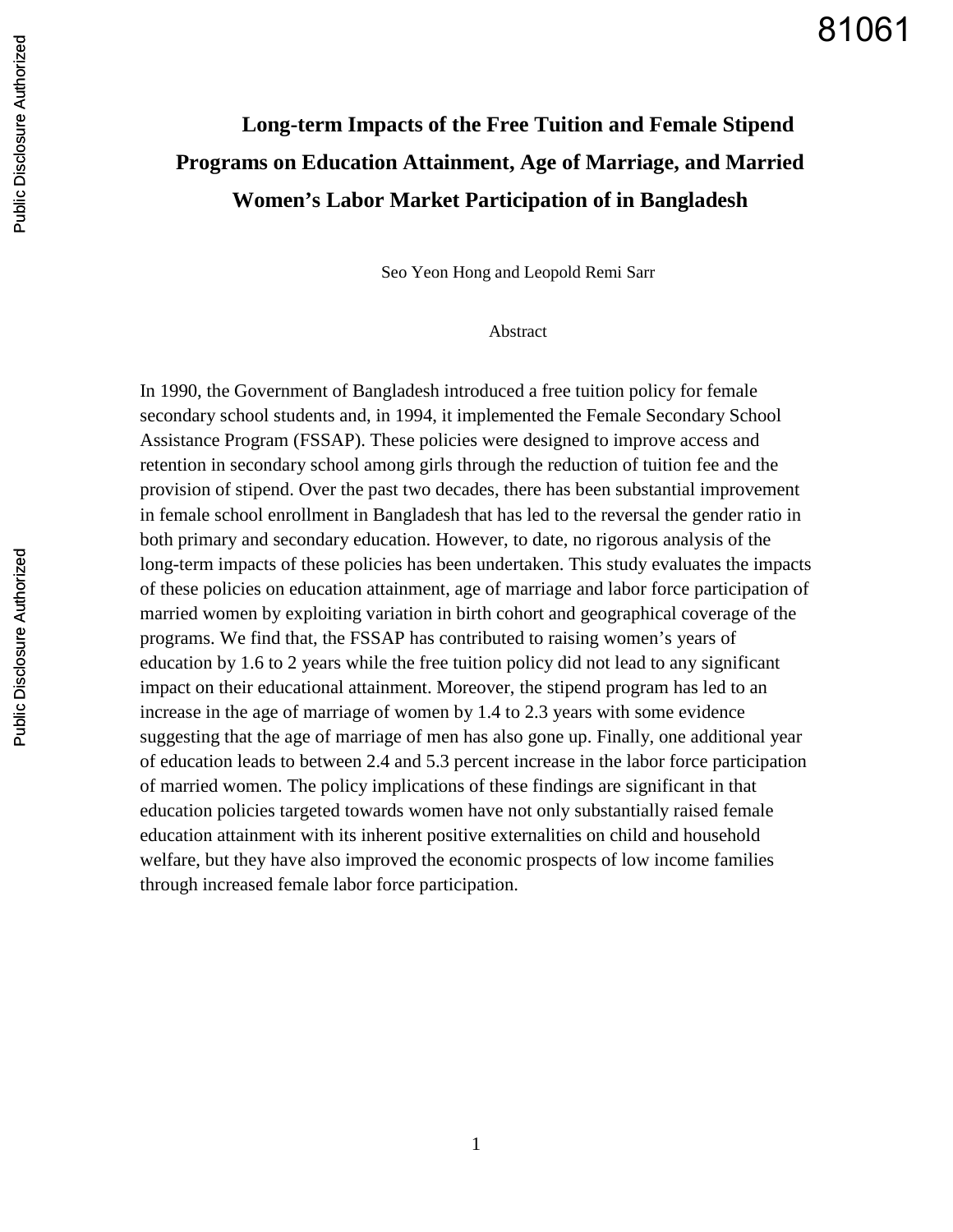# **Long-term Impacts of the Free Tuition and Female Stipend Programs on Education Attainment, Age of Marriage, and Married Women's Labor Market Participation in Bangladesh**

Seo Yeon Hong and Leopold Remi Sarr<sup>[1](#page-1-0)</sup>

**Keywords:** Tuition, Conditional Cash Transfer, Education, Female Labor Force Participation, Bangladesh, FSSAP JEL Code: C25, C26, C90, D31, D60

<span id="page-1-0"></span> <sup>1</sup> Seo Yeon Hong is a *Consultant* at the World Bank and Leopold R. Sarr, a *Senior Economist* at the World Bank, South Asia Human Development Education Sector. We would like to express our gratitude to WorldBank colleagues, Amit Dar, Dhushyanth Raju, Dilip Parajuli, Quynh Nguyen, and Shinsaku Nomura, for their useful feedbacks on earlier drafts of this paper. We are also thankful to Krishna Kumar, Peter Glick, and Paco Matorell for insightful guidance. This paper reflects the authors' views and not necessarily those of the World Bank, its Executive Directors or the countries they represent. All errors are our own. Author contact: **lsarr2@worldbank.org**.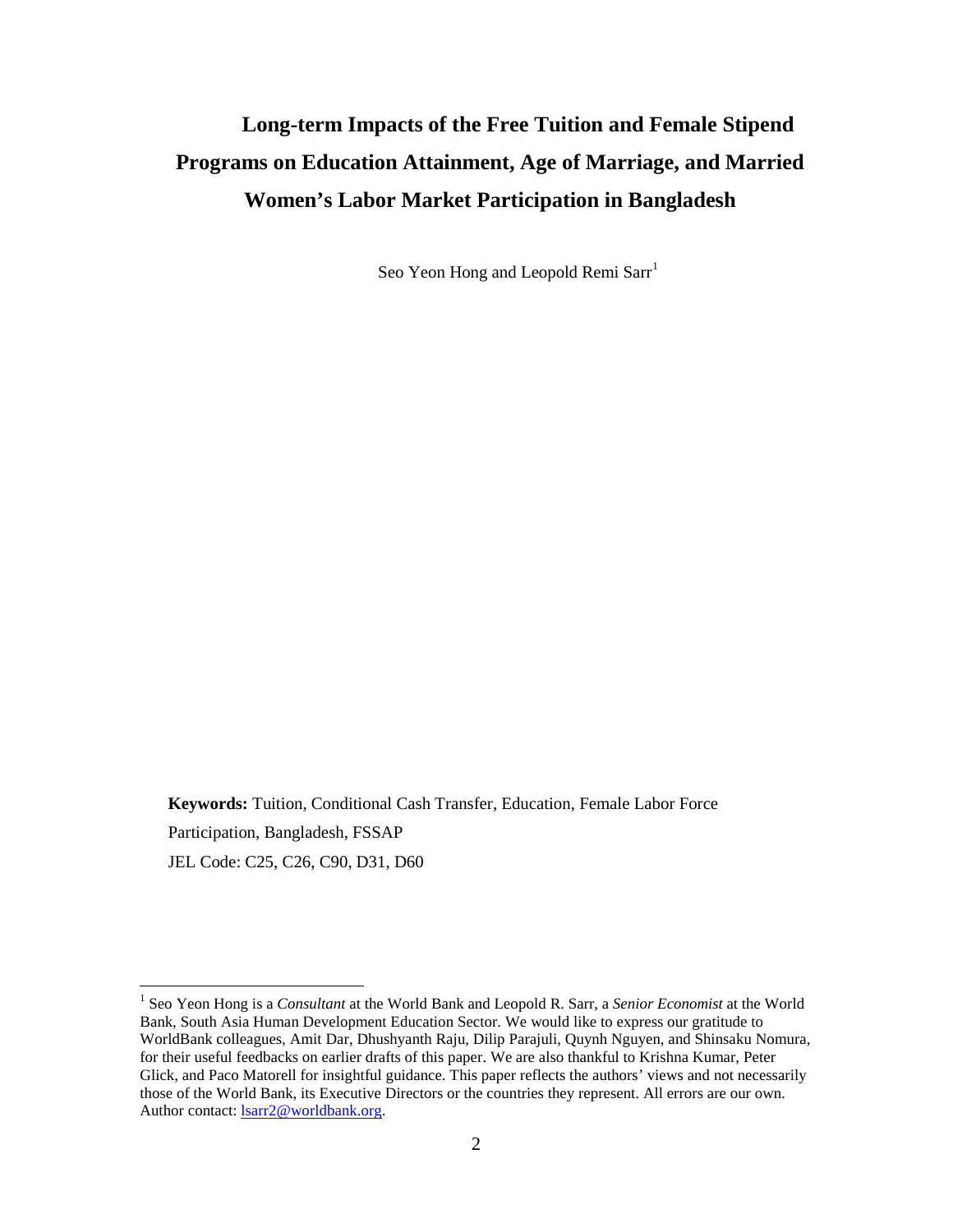## **1. Introduction**

In many developing countries, household's investments in children's education have been historically often made in favor of boys, especially when economic resources are limited. Although significant progress has been made toward gender equality in education, there is still pronounced gender disparity, particularly, at the secondary and higher levels of education. These gender disparities appear to be more acute in South Asia and North and West Africa regions (World Development Report, Gender, 2012; Sahn and Glick, 2000; Glick, 2008). Furthermore, the gender gap is exacerbated among the poorest households who are faced with the drastic choice of sending one child or none to school (Filmer, 2008). In South Asia in particular, cultural norms and economic factors collude to prevent girls from attending school. Furthermore, women's mobility and social interactions are often bounded inside the household making it difficult for most girls to achieve higher levels of education.

The labor market in South Asia is also generally marked by wage discrimination and fewer employment opportunities for women, leading to lower returns to schooling for girls compared to boys, which, in turn, induce lower investments in girls' education (Das and Desal, 2003). Economic literatures have shown that, with increasing employment or economic opportunities for women, investment in girls' education can also rise (Qian, 2005; Munshi and Rosenzweig, 2004; and Jensen, 2012, and Heath and Mobarak, 2012).

In light of this multidimensional problem, narrowing the gender gap in education has become a primary goal for the international development community (UN Millennium Development Goal). In response, policies raising girls' schooling, either through demand side (e.g. stipend to girls) or supply side (e.g., more girls' school), have been implemented across the developing world. Examples of such demand side interventions are the free tuition policy for secondary school girls and the Female Secondary School Assistance Program (FSSAP) in Bangladesh. These programs constitute the first conditional cash transfer (CCT) implemented in the developing countries. A handful of studies have described the upward trend in girl's secondary school enrollment rate and shown the positive impacts of the FSSAP. There is also evidence that FSSAP did not only narrow the gender gap in secondary school enrollment, but it also reversed it (Fuwa, 2001; Asadullah and

3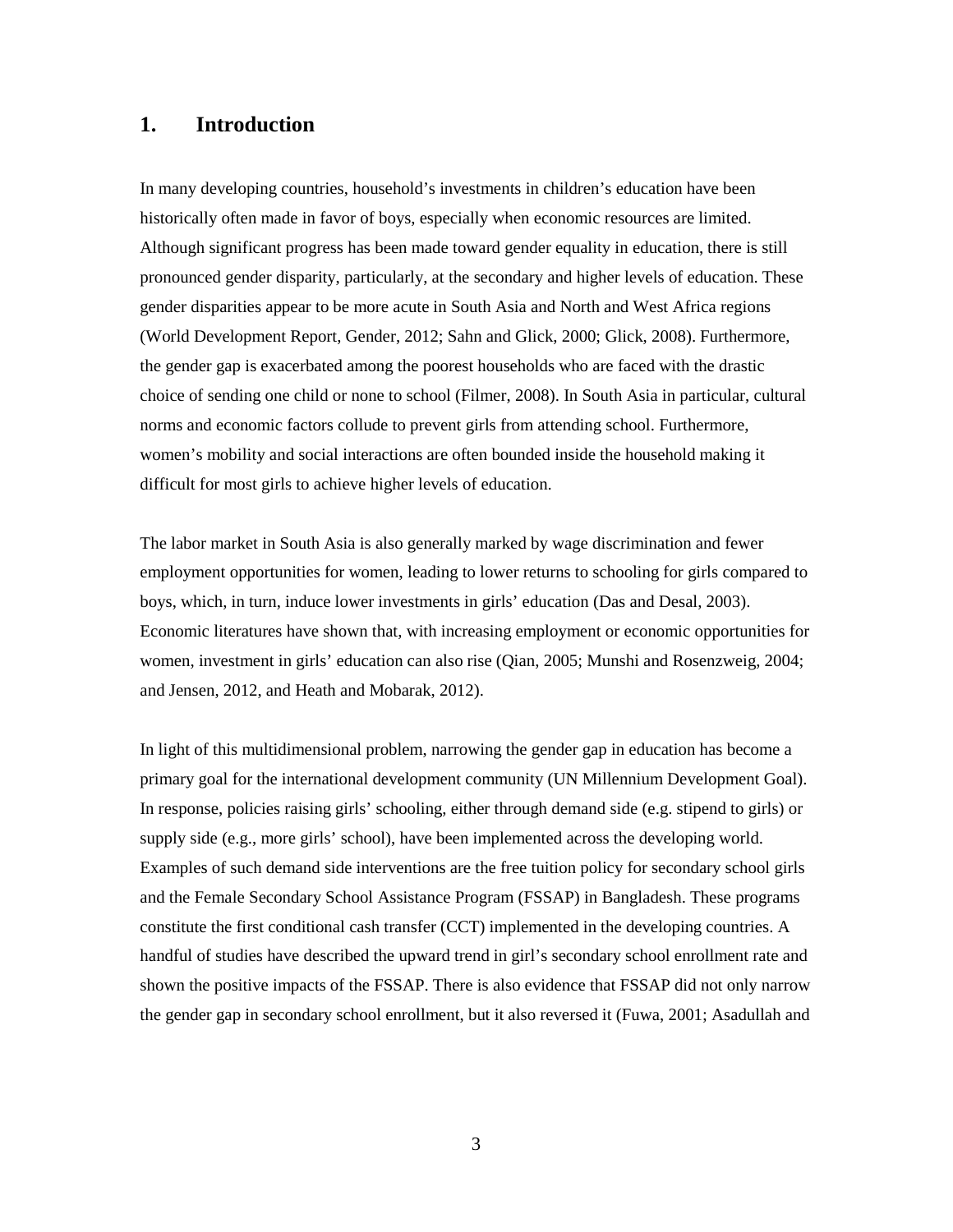Chaudhury, [2](#page-3-0)009; Patrinos, 2008).<sup>2</sup> The success story of the Bangladesh female stipend program has caught the attention of the international development community and induced number of countries to adopt similar approaches (Khandker et al, 2003; Arends-Kuenning and Amin, 2004; Raynor and Wesson, 2006; Schurmann, 2009). However, prior to the FSSAP, the Bangladesh government had introduced another major gender-targeted education policy. Such program offers free tuition to female students enrolled in grade 6 to 8 in 1990, and ignoring this policy could lead to biased estimation of the impact of FSSAP. In addition to narrowing the gender gap in education, the FSSAP purported to delay marriage by providing stipend to girls so long as they remained unmarried. Early marriage is found to be associated with adverse health outcome for the mother and the child, higher fertility rate and possibly correlated with domestic violence (Raj et al, 2010; Jensen and Thornton, 2003). Early marriage is a widespread social phenomenon in Bangladesh with 50 percent of women getting married by the time they reached 15 years of age (Demographic and Health Survey 1999/2000).

Besides achieving gender equality, the goal of educating girls is to increase female labor force participation, which, in turn, contributes to the country's economic growth. A large body of literature focusing on the returns to education around the world sees the benefit of education through the lens of economic returns (Angrist, 1995; Card, 1999; Duflo, 2001). While the benefit of education is universally recognized, studies have shown that the returns to education in developing countries are higher than those in developed countries (Pscharopoulos, 1994). Economic returns to education, however, become questionable when there are limited employment opportunities for women, which could be due to social and/or economic barriers. In South Asia, female labor force participation is the second lowest (35 percent) in the world, after Middle East and Northern Africa (26 percent). On the other hand, men's labor force participation is almost universal (World Development Report, Gender, 2012). Furthermore, the relationship between education and women's labor market participation is shown to be non-linear. In India, a U-shaped relationship is found where education is negatively associated with labor force participation for women at the lower end of the education spectrum. However, the relationship is reversed for women with higher than middle school education, which would potentially explain the observed higher returns to education for highly educated women (Kingdon and Unni, 2001, Das and Desal, 2003). Therefore, there is heterogeneity in returns to girls' education, and it is an

<span id="page-3-0"></span><sup>&</sup>lt;sup>2</sup> Boys' schooling would have been displaced by girls' schooling if households needed additional labor to help with household's work which had been traditionally girls' work.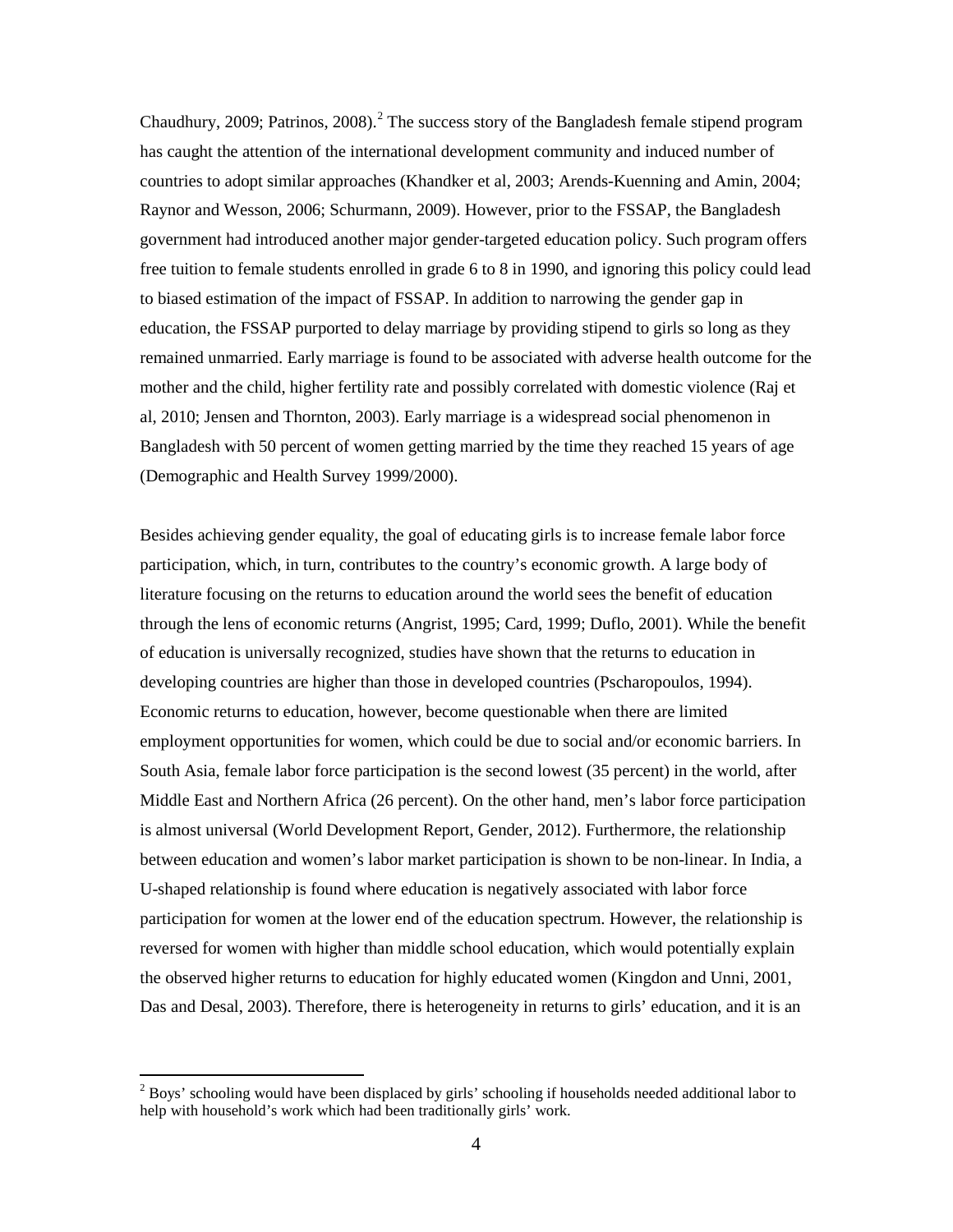empirical question as to what extent the gender targeted education policies could translate into actual increase in female labor force participation.

Given this background, this study first evaluates the primary impacts of two policies: impacts of the 1990 free tuition policy and the 1994 female secondary school assistance program on women's educational attainment and their age of marriage. Then, we focus on estimating the impact of education on the labor market participation of women who were affected by the free tuition policy and the FSSAP. We find that FSSAP has led to a significant positive impact on the number of years of education of women and to a delay in their age of marriage while the free tuition policy did not lead to any significant impact on their educational attainment. The impact of education on female labor force participation is sensitive to sample selection (age range and education level of women), and it corresponds to an increase of 2.4 to 5.3 percent in participation rate with one additional year of education.

This paper is structured as follows: in section 2, we provide a background of the female secondary education policies in Bangladesh; in section 3, we examine the impact of the free tuition and FSSAP policies on educational attainment before laying out the identification strategy; in section 4, we estimate the returns to schooling for women affected by these policies; and lastly we discuss the policy implications of our findings before providing some concluding remarks in section 5.

# **2. Background – Free Tuition Policy and Female Secondary School Assistance Project (FSSAP) in Bangladesh**

In order to raise the female educational attainment and thereby increase women's economic participation and social status, the Government of Bangladesh (GOB) introduced the free tuition policy for female students of grade 6 to 8 in 1990. Four years after the implementation of the free tuition policy, in 1994, the World Bank and the GOB jointly initiated the Female Secondary School Assistance Program (FSSAP) and the free tuition policy was carried by the FSSAP through tuition subsidy to the school in which the participating FSSAP students were enrolled. Both policies were implemented in rural areas nationwide.<sup>[3](#page-4-0)</sup>

<span id="page-4-0"></span><sup>&</sup>lt;sup>3</sup> The programs cover all 460 rural upazilas in the country.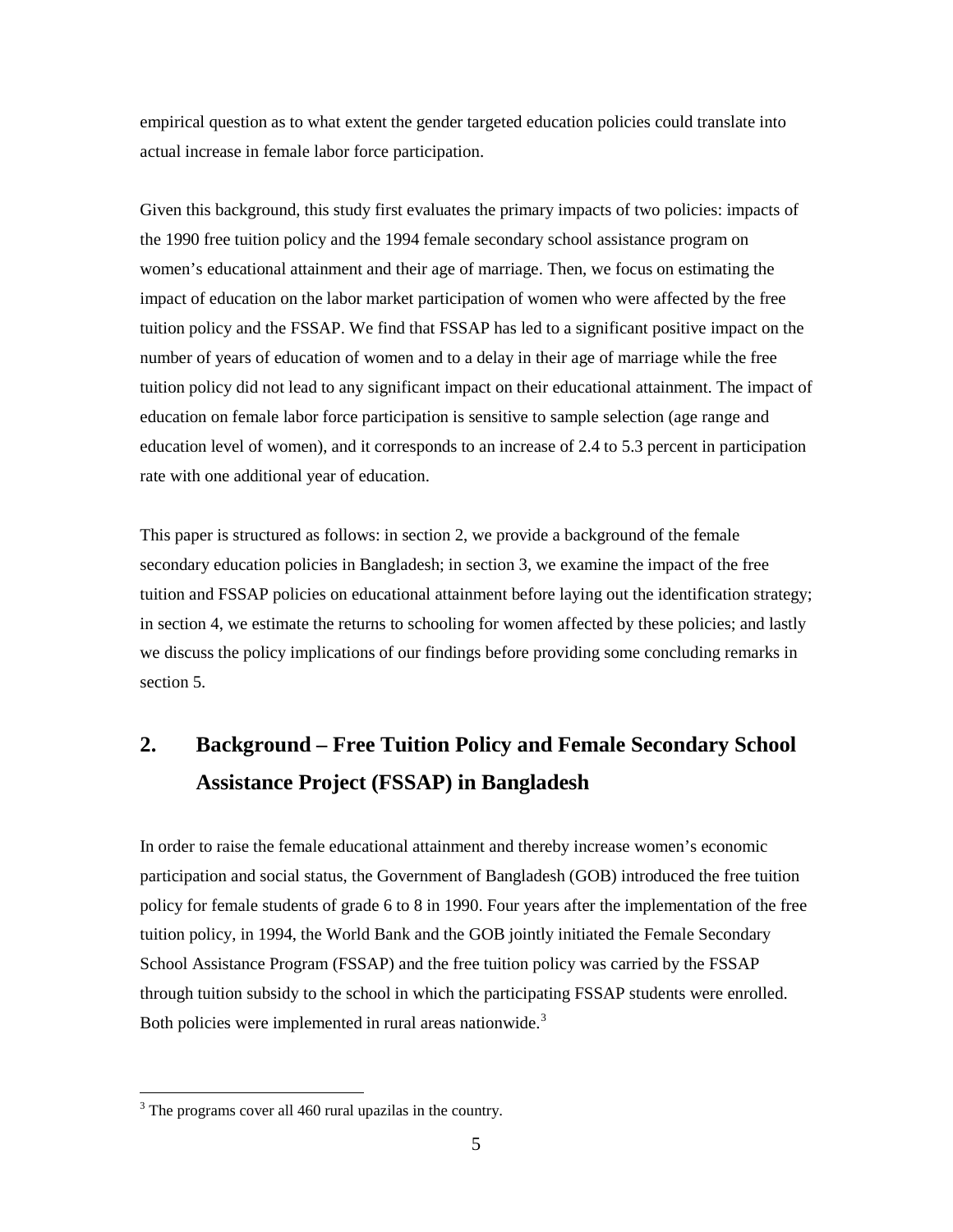While the FSSAP has several components, the primary component was the Female Secondary School Stipend Program (FSSP), which provides monthly stipends to female students from Grade 6 to Grade 10, that is, students 11 to 15 years old. [4](#page-5-0) Stipends were provided as long as the students meet the following conditions: i) maintain at least 75% attendance, ii) secure at least 45% marks in the annual examinations, and iii) remain unmarried. A detailed description of FSSAP is shown in Table 1. The stipend covered a portion of direct costs of schooling and was given directly to female students who withdraw the cash from their personal bank account. Annual direct cost of secondary education per student was about US\$ 54 in 1998. This includes tuition and other direct costs such as uniform, textbooks, and examination fee, and 42 percent of the direct educational cost was spent on tuition. US\$ equivalent of the total annual stipend for a girl ranges US\$12 for grade 6 to 30.25 for grade 10. Besides the stipend, tuition subsidy was provided to the school in which the eligible female students enrolled (Liang, 1994).

The FSSAP program has been credited with narrowing the gender gap in secondary school enrollment (Schurmann, 2009). According to the Household Income and Expenditure Survey (HIES), the gross enrollment rate for girls aged 11-15 has increased from 43.7 percent in 1995 to 60.4 percent in 2005 whereas, that for boys has only gone up from 47.9 percent to 52.2 percent over the same period. Fuwa (2001) provides evidence that FSSAP resulted in a decline in boy's enrollment rate; hence the program was able to narrow the gender gap in education by not only increasing enrollment rate for girls but also lowering enrollment rate for boys. However, there is some evidence presenting increasing trend in female enrollment before the implementation of FSSAP in 1994. For example, according to the Bangladesh Educational Statistics, the share of girls enrolled in junior secondary school (grade 6 to 8) grew from 35 %, in 1990, to 51 %, in 1994, and to 58 % in 2005 (Bangladesh Educational Statistics, 2006). The narrowing of the gender disparity in secondary schooling was also prevalent before 1994; between 1983 and 1993, girl's secondary school enrollment rate increased by 9.4 percent annually while boy's enrollment rate increased only by 3.4 percent (World Bank Project Performance Assessment Report). This could be attributed to the free tuition policy introduced in 1990.

<span id="page-5-0"></span> $4$  The following components of the project were implemented: (i) the stipend program provided to the female secondary school students, (ii) extensive information campaign to raise public awareness on the importance of female education and the ensuing social and financial benefits, (iii) enhancing the school infrastructure, recruiting female teachers and providing occupational training to girls leaving school, and (iv) encouraging community participation through parent-teacher associations. However, the implementation of the latter three components (ii-iv) was limited due to the budget shortage and the expansion of the stipend program (World Bank Project Performance Assessment Report, 2003).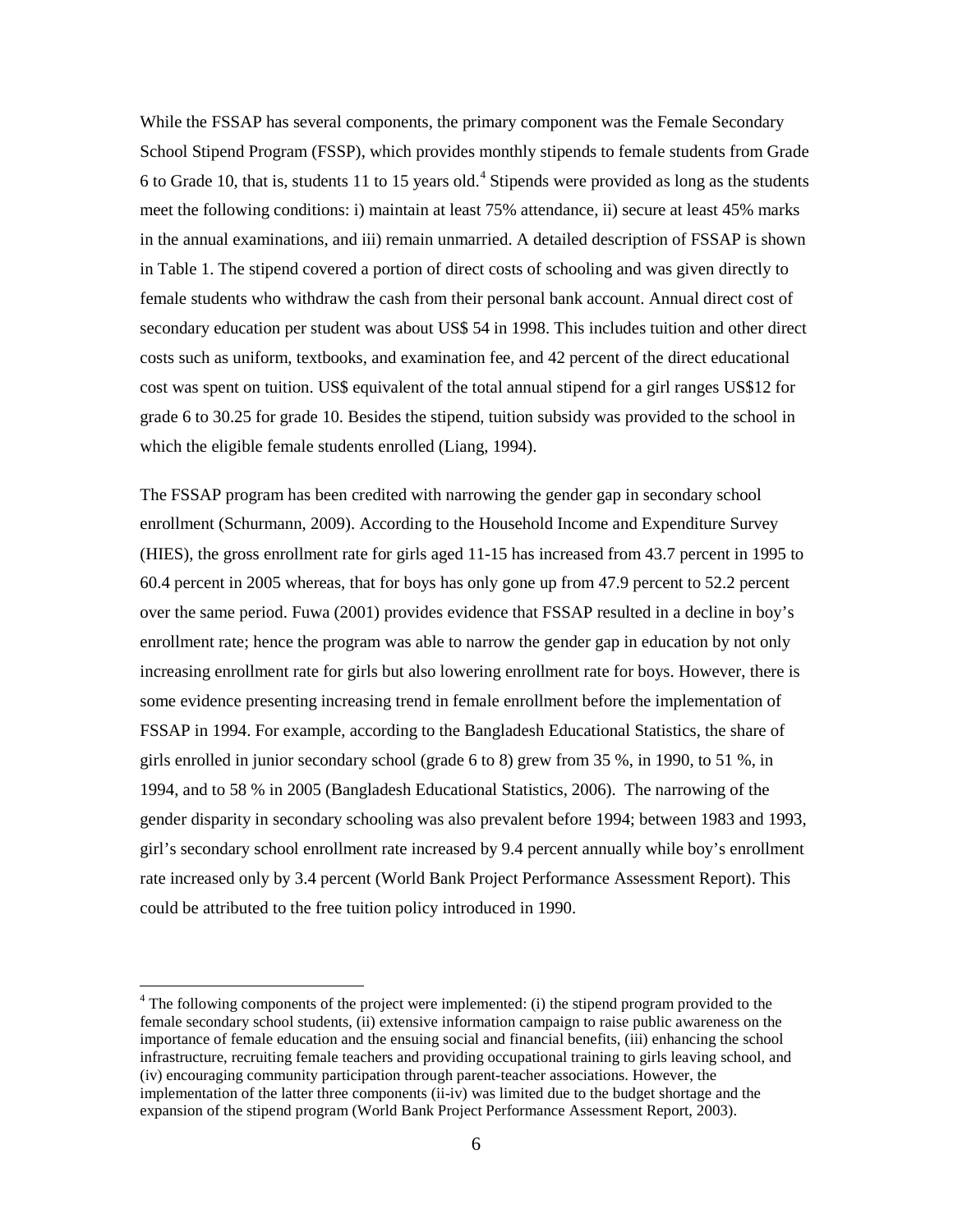Although a great deal of attention has been devoted to the success of FSSAP in narrowing the gender disparity in secondary school enrollment, to date, there exists no rigorous study which attempts to separate the impact of the free tuition policy from that of the FSSAP on educational attainment nor is there any study that looks at the impact of both policies on the age of marriage and on female labor market participation. Furthermore, taking into account the potential spillover effects of FFSAP on boys' schooling, comparing the enrollment or educational attainment of men and women would not be the best strategy that most of the existing literatures on the impact of FSSAP on female education employ. In contrast, this study uses an identification strategy that exploits geographical variation in FSSAP coverage.

This paper aims to answer three questions; i) what are the impacts of these two policies on women's educational attainment?; ii) what impacts do they have on their age of marriage?; and iii) what is their impact on the labor force participation of married women? We use the Demographic and Health Surveys (DHS, 2007) to investigate these questions. Since DHS covers only married women, we focus our analysis on the impacts of these policies for married women. Although the estimates of this study are applicable to only married women, the external validity of our estimates is quite robust, given that the majority of women get married by their early 20s. In fact, 84 percent of 23 years old women are married and 93 percent of women aged 23 to 34 are married, according to the 2010 HIES. However, it should be noted the potential bias arising from the married women sample if more educated women or working women marry late. Under these conditions, the impacts would be underestimated.

### **3. Impact of Free Tuition and FSSAP on Years of Education**

#### **3.1 Trend in Educational Attainment and Age of Marriage**

We first present descriptive statistics on the years of education and the age of marriage across age cohorts and by rural and urban categories. Note that rural and urban are categorized based on the hometown of respondents, not on their current residence. Because both the free tuition and the FSSAP have been implemented in rural areas, we would expect the years of education for the eligible rural age cohorts to increase more than those of their urban counterparts. Women born in 1976 and who lived in rural areas are the oldest cohort eligible for the free tuition whereas women who were born in 1979 and lived in rural areas are the oldest cohort eligible for the FSSAP. As we can see in Figure 1, the average number of years of education of women who were born in 1976 or later and lived in urban areas (post control group) has been declining for the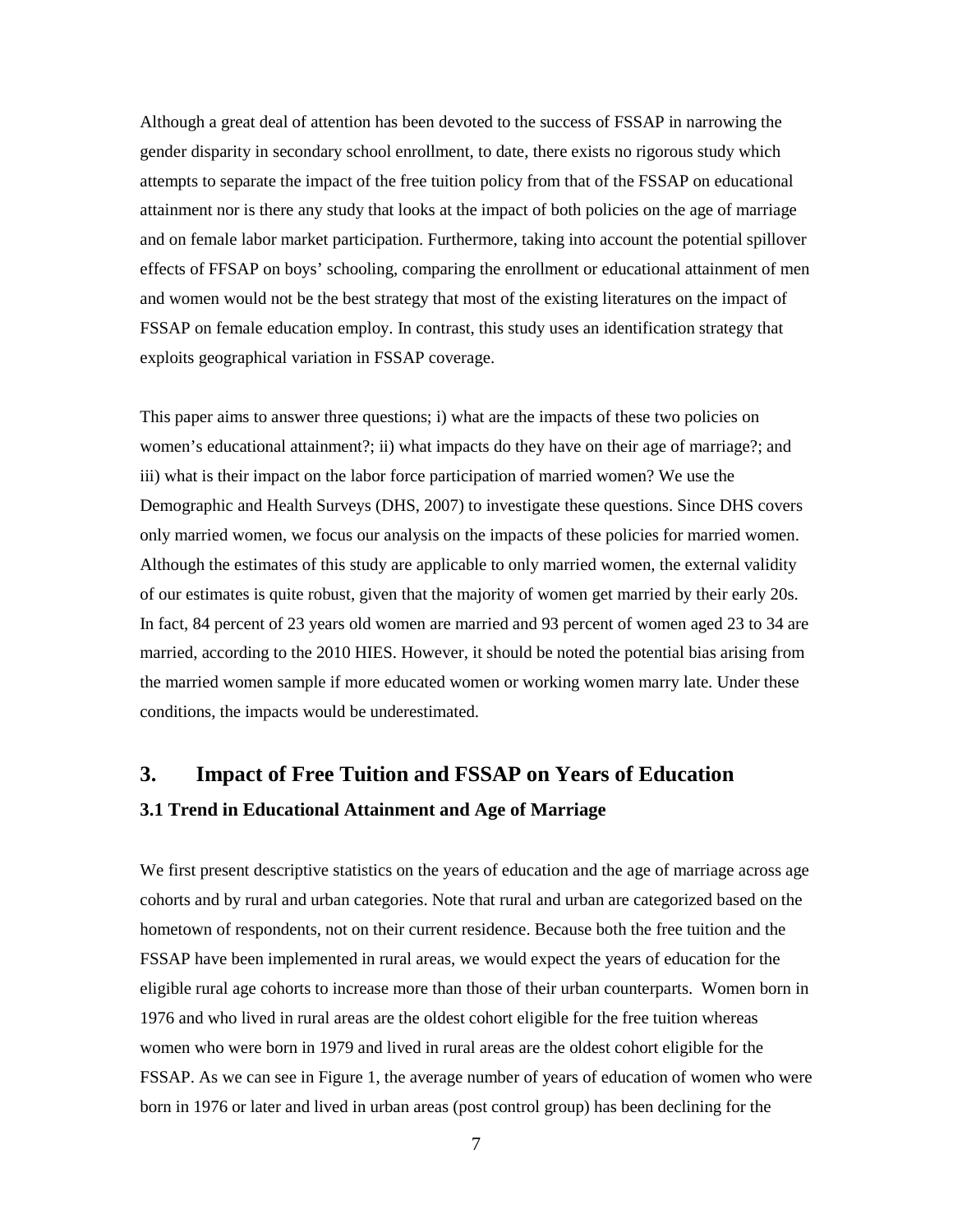younger cohort while women who were born in 1976 or later but lived in rural areas (post treatment group) exhibit an upward trend in years of education. In the meantime, for both urban and rural cohorts, the average number of years of education of the age cohorts born before 1976 (pre control and treatment groups) had been increasing. Similarly, a graph is shown for the age of marriage, in Figure 1. Before we draw any implication from this graph, caution should be exercised because the sample is restricted to married women or men. We would then expect to see the age of marriage declines as the cohort becomes younger, even if the trend is in fact going in the opposite direction. The age of marriage, for the post control group, has declined while the age of marriage, for the post treatment group has, overall, remained constant except for the far right tale of the age distribution (between 18 and 20).

We provide the same statistics for men, as shown, in Figure 2. There has been a marginally declining trend in years of education, for the urban male cohort, compared to the rural male cohort. However, the gap between urban and rural cohorts does not seem to decrease dramatically, except for the very young cohorts (age18-20). There are spikes in the trend for very young cohorts because of the small sample size originating from the fact that men marry at an older age compared to women. In terms of age of marriage, there is a declining trend, perhaps due to sample selection; however, there is little difference in trend between urban and rural cohorts.

In the next subsection, we discuss the identification strategy for the impact of both the free tuition and the FSSAP policies on the years of education and the age of marriage.

#### **3.2 Identification Strategy**

We estimate the impact of the free tuition policy and the FSSAP on educational attainment through difference-in-difference based on geographical and birth cohort using the eligibility rule described in Table 2. The eligibility rule is based on birth year corresponding grade in 1990 and 1994. Four different birth cohorts have been defined: the pre-policy cohort comprises women born before 1976; the free tuition policy cohort is made of women born between 1976 and 1978; the grade 9-10 stipend cohort includes women born between 1979 and 1981; and finally, the grade 6-10 stipend cohort is composed of women born after 1981. Using the following specification, we identify the effect of each policy on women's years of education as well as their age of marriage.

8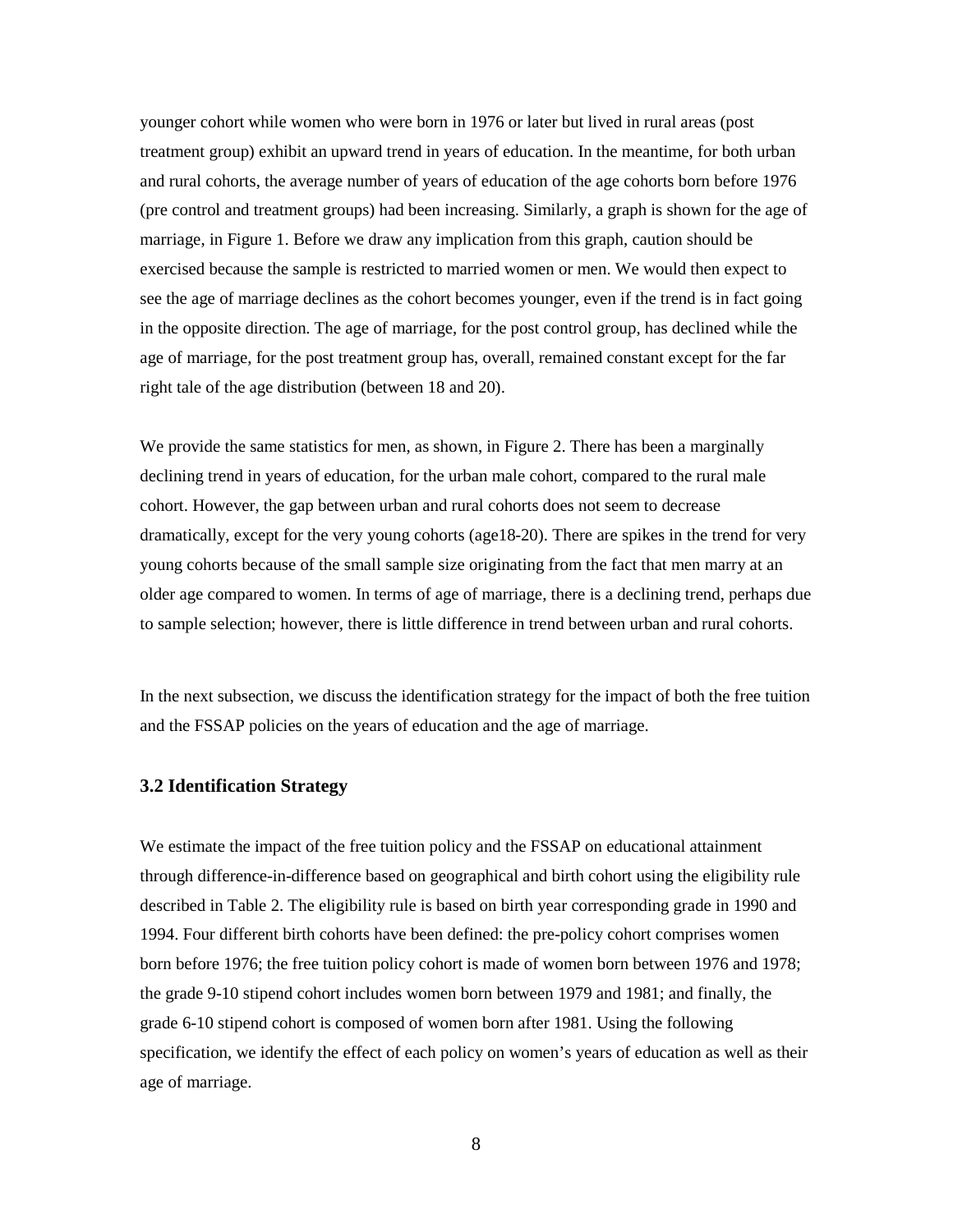$+ \delta_4 1(FreeTution) + \delta_5 1(Stipend, Gr9 - 10) + \delta_6 1(Stipend, Gr6 - 10) + \delta_7 Rural_i + \phi g(age_i) + v_i$  $Y_i = \delta_1 1$ (*FreeTuition*) × *Rural*<sub>*i*</sub> +  $\delta_2 1$ (*Stipend*, *Gr*9 – 10) × *Rural*<sub>*i*</sub> +  $\delta_3 1$ (*Stipend*, *Gr*6 – 10) × *Rural*<sub>*i*</sub>

#### --- Equation 1

The outcome variables are the years of education and the age of marriage. 1(*FreeTuition*) indicates whether a woman belongs to the free tuition policy birth cohort, 1(*Stipend*, *Gr*9−10) a dummy for whether a woman is the grade 9-10 stipend birth cohort, and 1(*Stipend*, *Gr*6−10) is the indicator for grade 6-10 stipend birth cohort. These birth cohort indicator variables are interacted with *Rural<sub>i</sub>* variable, indicating whether a woman lived in rural areas, at least up to the secondary school entry age (age of 10).<sup>[5](#page-8-0)</sup> The coefficients of these interaction terms show the effect of each policy:  $\delta_1$  captures the effect of the free tuition policy,  $\delta_2$  that of the grade 9-10 stipend, and  $\delta_3$  that of the grade 6-10 stipend program. The comparison group is the birth cohort born before the implementation of any gender targeted policy. Eligible age cohorts for each policy are determined according to the schooling age in the Bangladesh education system. We assume one year delay in school entry, based on the mean age of children in each grade in the 1990s (Appendix Table 2). Since the analysis is based on the eligibility criteria to treatment (policy) rather than actual treatment, the effects are interpreted as intent-to-treatment (ITT) effects. The age function ( $g(age_i)$ ) is included in the regression to capture the trend in educational attainment or age of marriage, which could have existed even without any policy interventions, due to, for instance, the overall improvement of the education system. We assume that, however, there is no exogenous factor affecting the urban and rural cohorts differentially other than the free tuition policy and the FSSAP. We estimate Equation 1 using three different functional forms ( $g(age_i)$ ): a linear function, a quadratic age function, and a piece-wise linear function. [6](#page-8-1)

In addition, sensitivity analysis using regression discontinuity (RD) is conducted by restricting the analysis sample to women aged 23 to 34. This assumes the age cohorts near the age cut-off of each policy are similar in most characteristics, so that any difference in outcomes can be

<span id="page-8-0"></span><sup>&</sup>lt;sup>5</sup> Two variables are used to create this dummy. One is the duration of current residence and the other is the place where the sampled women migrated from, prior to their current residence.

<span id="page-8-1"></span> $g(age_i) = \rho_0(age_i - 34) \times 1(age_i \ll 34) + \rho_1age_i \times 1(age_i > 34)$ 6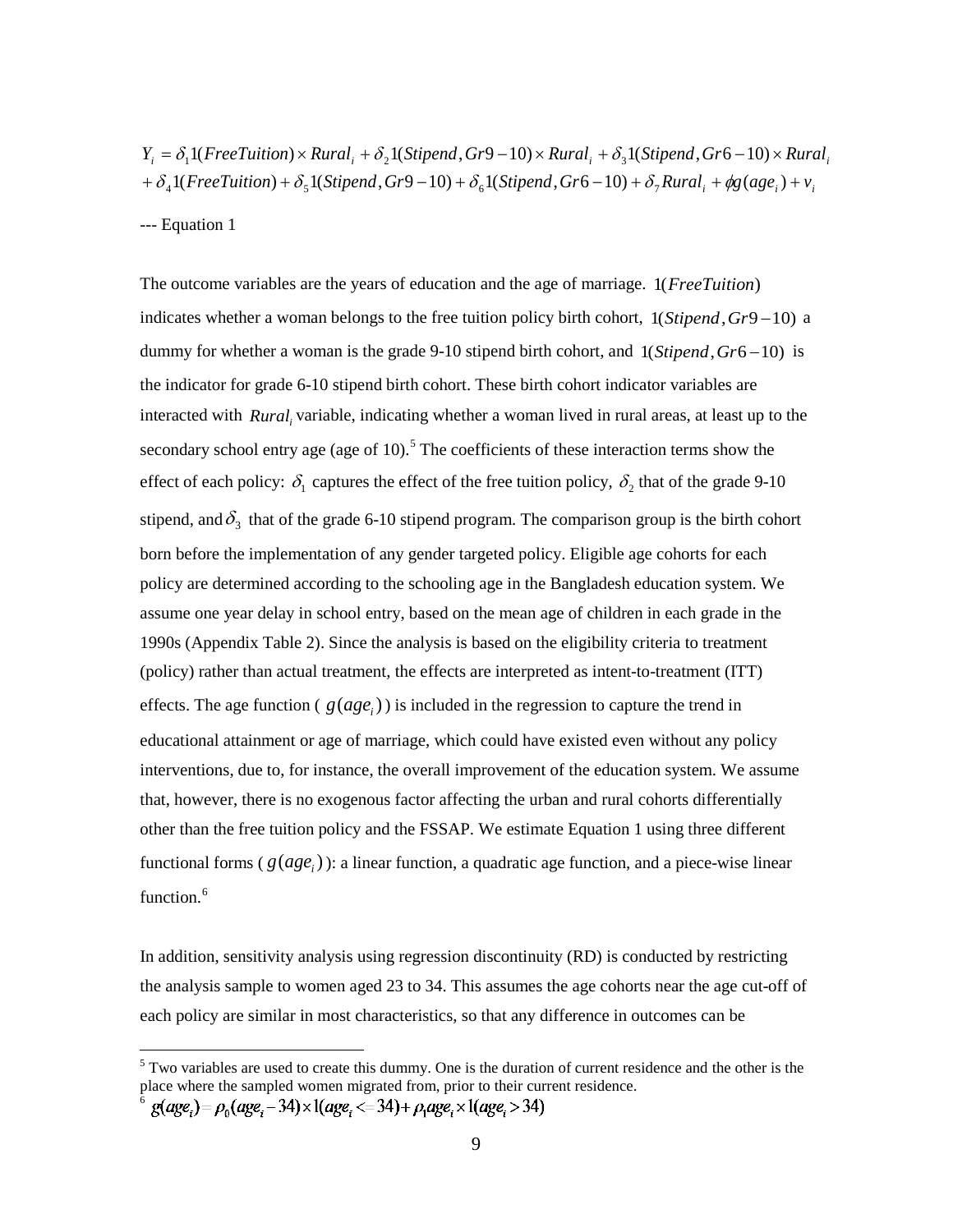attributed to the policy. The estimates would be more precise when the treatment group (e.g., younger cohorts) is comparable to the control group (e.g., older cohorts), which would minimize the potential bias arising from time-varying factors correlated with urban and rural difference in outcomes other than the policy of interest. It is a fuzzy regression discontinuity in that some older cohorts were treated by the policies due to delayed school entry or grade repetition. We use the age of the cohort which lies between the age of the cohort almost definitely treated and the age of the cohort most unlikely to be treated by the policies, as the age eligibility cut-off in the regression discontinuity design. Being a specific age, at the year of policy change, increases the chance of receiving free tuition or stipend, hence leads to a jump in educational attainment between non-eligible cohorts and eligible cohorts. In this sense, the estimate captures an intent-totreatment effect.

Finally, since the primary effects of both programs would lie at the secondary level of education, we restrict the sample to the women who completed at least primary education.<sup>[7](#page-9-0)</sup> If there is any positive spill-over effect of these programs on primary education (e.g., female students are more likely to finish primary education anticipating the given opportunity to continue their education in secondary school), then restricting the sample may introduce a selection bias. It is, however, shown that this is not the case: there is no effect of these programs on primary level education (Table 5). Next, we discuss the results using the restricted sample, and then present them using the full sample.

#### **3.3 Result**

Table 3 shows the impact of the policy on the years of education using birth cohorts ineligible for both the free tuition policy and the FSSAP, as a control group. The first group includes women of all educational levels. Panel A uses a sample of married women born between 1989 and 1968 (aged 18 to 39 in 2007), and Panel B uses a sample of women born between 1984 and 1973 (aged 23 to 34 in 2007) in order to make more comparable the control and treatment age cohorts and to remove potential bias originating from time-varying omitted variables. The coefficient of the first row measures the impact of the free tuition policy whereas the second and the third row measure the impact of the grade 9-10 stipend program and that of the grade 6-10 stipend program, respectively. The results from Panel A indicate that the free tuition policy did not significantly

<span id="page-9-0"></span> $<sup>7</sup>$  Black. Devereux, and Salvanes (2005) also restrict their sample to more policy relevant population whom</sup> the reform might have affected the most.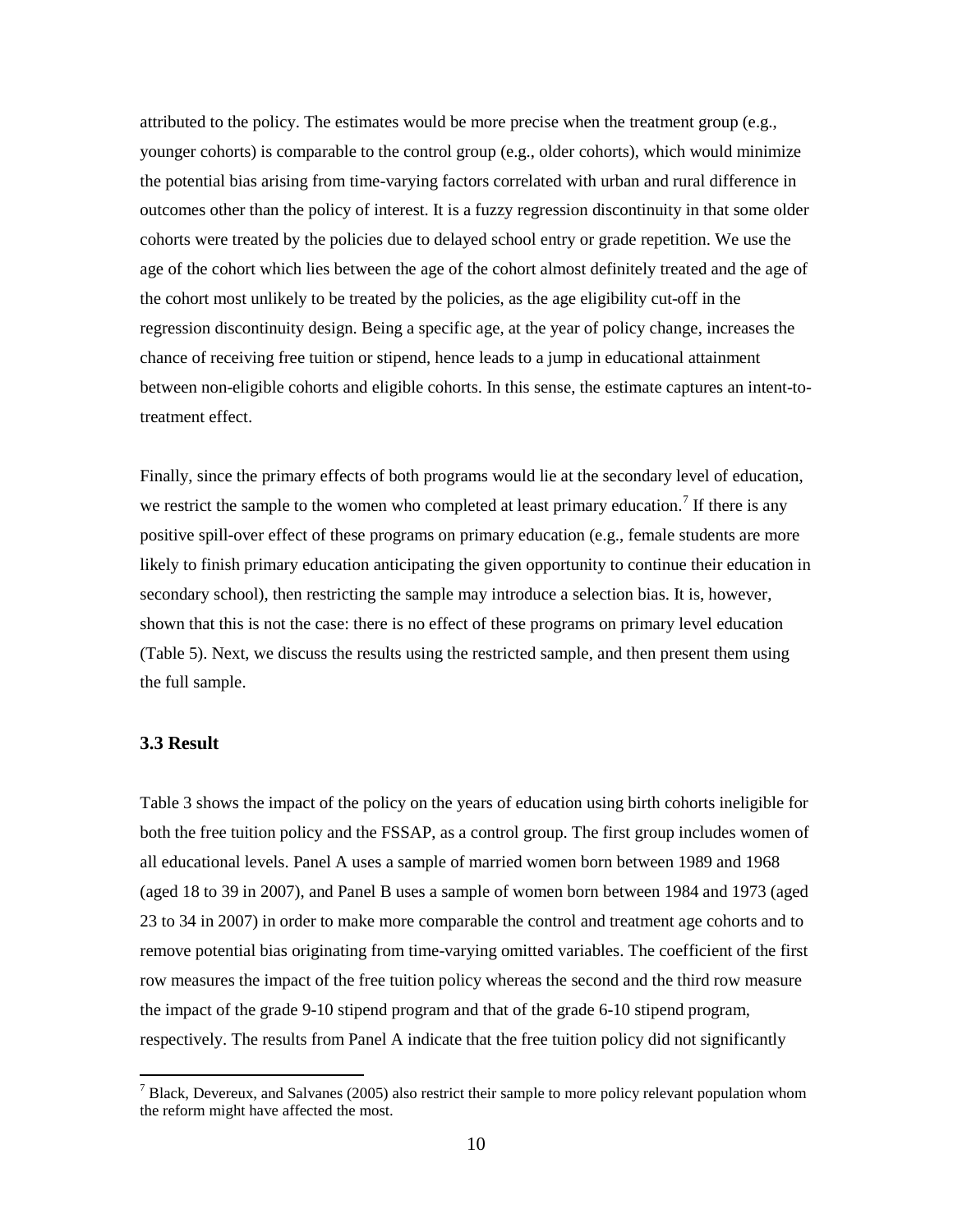raise the education level of women. The grade 9-10 stipend program, on the other hand, raised women's education by 1.7 years while the grade 6-10 stipend program increased women's education by 2 years compared to a no policy case. The effects are statistically significant and robust regardless of the functional form of age that controls for the underlying educational trend over time. The estimates using Panel B show similar results, however, the sizes of the coefficients are slightly smaller. They correspond to about 1.8 years increase due to the stipend programs. Since both the free tuition and stipend programs only targeted secondary school female students, there should be little impact of the programs on women who had not finished primary education. With the sample of women who completed more than 5 years of education, the results confirm the earlier findings that the female stipend programs have contributed to raising women's education level but the free tuition program did not.

Table 4 shows the impact of both programs on women's age of marriage. Similar to their impacts on the years of education, the free tuition program has not significantly increased the age of marriage while the stipend programs have led to an increase in the age of marriage by about 1.5 years. It is interesting to note that the size of the effect on the age of marriage is almost the same as that on the years of education. This is a sensible result given that marriage is one of the main reasons for girls dropping out of school (Mahmud and Amin, 2006) while the female stipend programs intended for girls to stay in school and remain unmarried. The results are again robust to various model specifications and the size of the impacts is slightly larger for women with more than 5 years of education completed.

In order to test whether these increases in education attainment or in age of marriage are actually induced by the female secondary education policies during this period rather than by an overall improvement of the educational system or/and by the change in perception about women's role in society or by female emancipation movements, we estimate the impact of the policies on the years of education for women with less than grade 5 level of education. If there were differential improvement in the education system in rural areas, primary schooling would also have gone up, however, there is no evidence suggesting this. There is no significant increase in primary schooling years for the free tuition eligible women and there is slight but not significant decrease in primary schooling years for the stipend program eligible women (Table 5). In terms of age of marriage, there is little change in the age of marriage, for the free tuition eligible women, while we observe insignificant increase in the age of marriage, for the grade 9-10 stipend eligible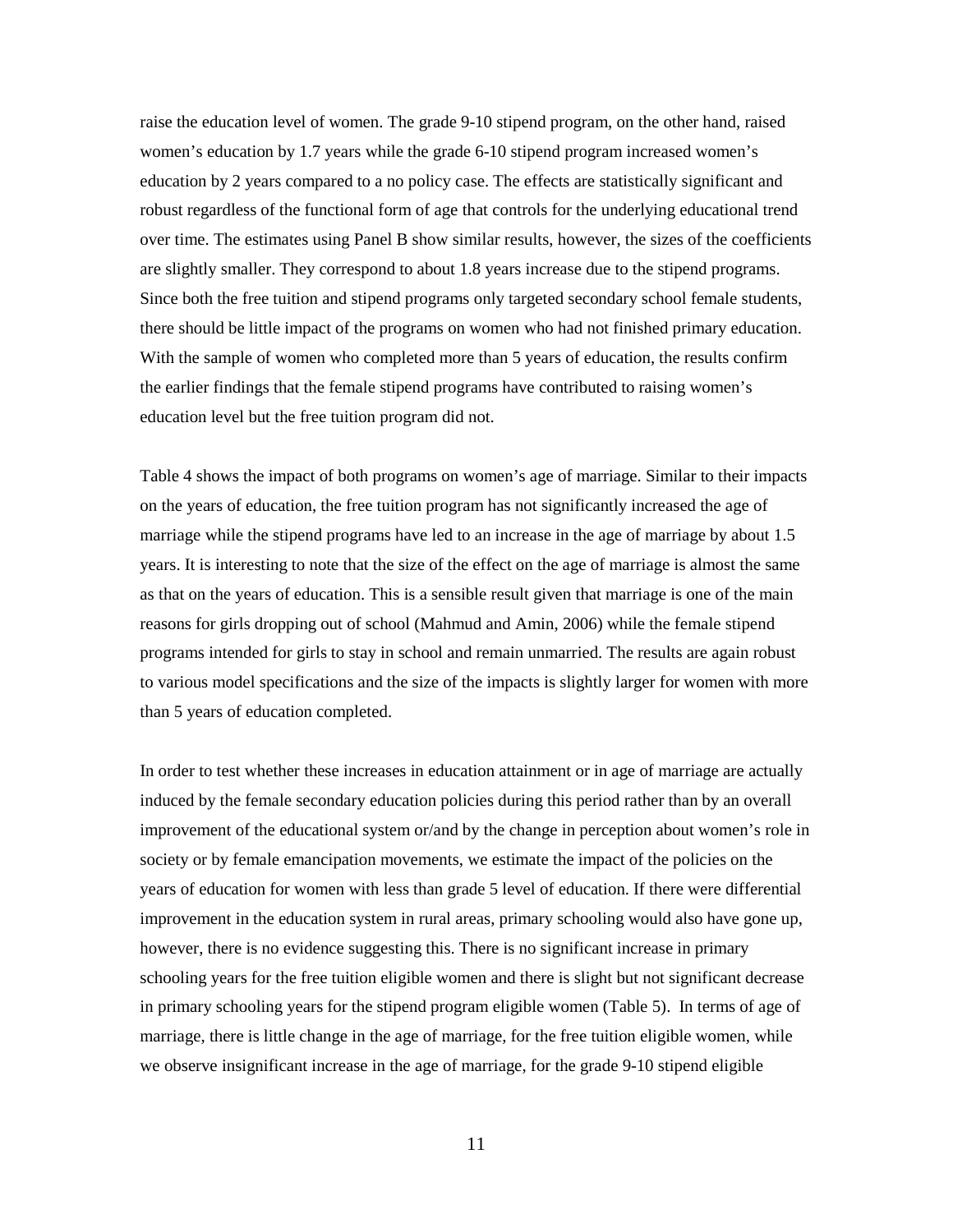women, and insignificant decrease in the age of marriage, for the grade 6-10 stipend eligible women.

The educational trend of men is another counterfactual that would not have been affected by the female education policies. There is, however, evidence suggesting that the female stipend programs may have adversely affected boy's education (Fuwa, 2001; Asadullah and Chaudhury, 2009). Moreover, men are not subject to the cultural barriers facing women regarding education or marriage. Therefore, we did not use men as a comparison group; instead, we investigate whether these programs have indeed adversely affected men's educational attainment. Table 6 shows that this is not the case; the number of years of education of male corresponding cohort of female stipend programs did not decrease, rather, it increased but insignificantly. In terms of marriage, the result from Panel A indicates that the grade 6-10 stipend program has increased the age of marriage for men. Unlike the years of education, the age of marriage, for men, would have been indirectly affected. Given that marriage involves both men and women, increasing the age of marriage of women would lead to increased age of marriage, for men. However, the restricted sample, in Panel B, does not show any significant effects of these programs.

In the next section, we estimate the effect of education on women's labor market outcomes through the female secondary school policies in Bangladesh.

## **4. Effect of Education on Women's Labor Force Participation 4.1. Education and Women's Labor Force Participation**

Labor force participation is likely to increase as the level of education rises, due to the increased opportunity cost of not working. However, the relationship between labor force participation and education for women can be U-shaped. At much lower levels of education, women's labor force participation decreases with additional years of education since they have to work to meet the subsistence level of consumption. Above the subsistence level of consumption, the low returns to upper low to middle levels of education do not compensate for the opportunity cost of working. Therefore, it would be optimal not to work if the returns to schooling do not exceed the opportunity cost of working, for women engaged in household work. However, after reaching the educational attainment for which the returns to schooling are higher than the opportunity cost of working, the likelihood of working becomes an increasing function of the education level as the returns to schooling are increasing with higher levels of education (Kingdon and Unni). This

12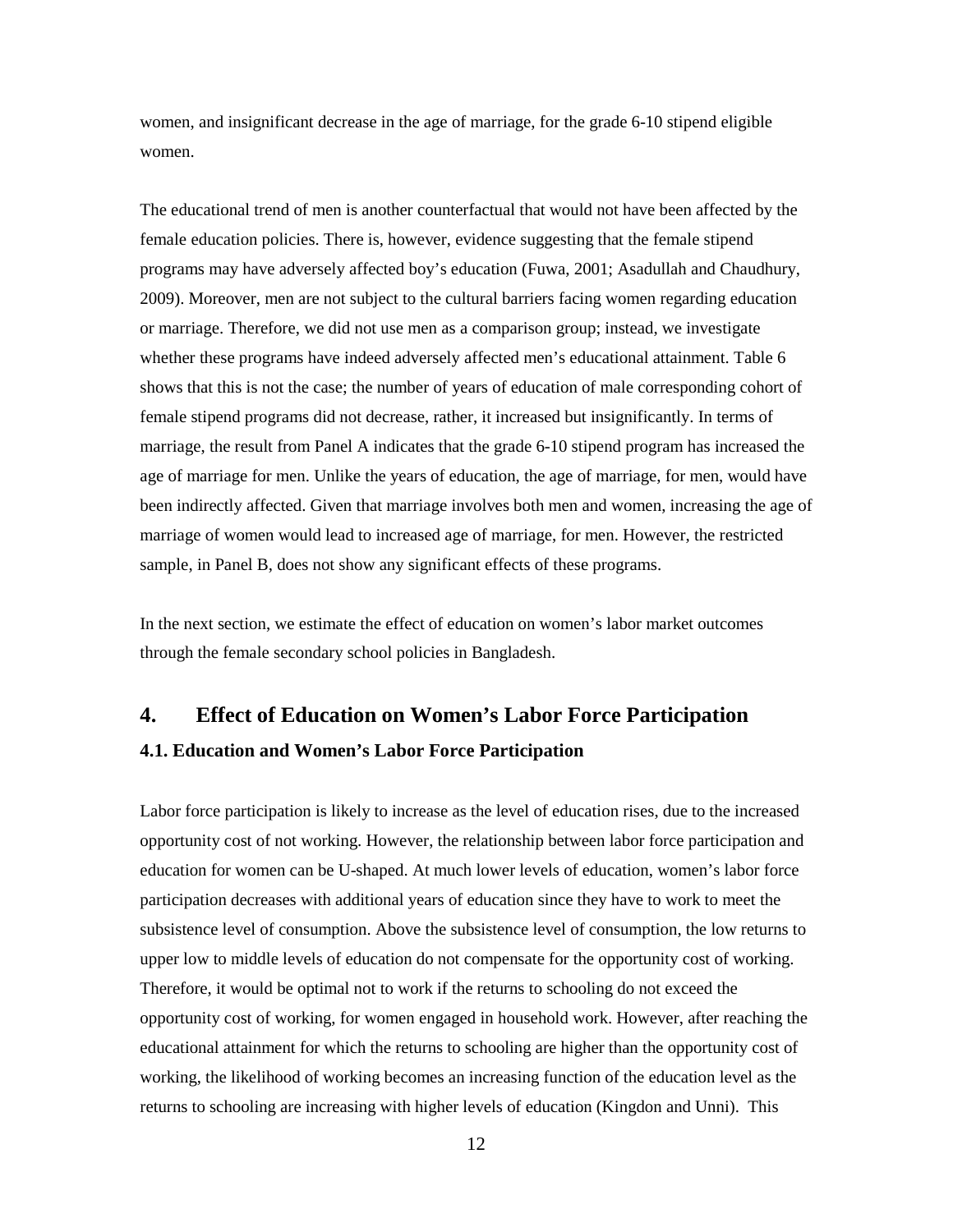pattern is shown in Figure 3 and the threshold of increasing labor force participation with higher education is shown to be around 10 years of schooling completed. For women with less than 10 years of education (secondary education), the probability of working is negatively associated with years of education. However, after having acquired some years of education, women's probability of working rises as their education level increases. This suggests that education is likely to have a significant influence on the employment status of women only after a certain level of education has been achieved (e.g. grade 10 completion). Nevertheless, it is worth observing that, this slope could be biased. Specifically, it could be biased upward if more active women in society tend to invest more in education. Alternatively, it could be biased downward if families value women's education more as a vehicle for better assortative mating; therefore, inducing women not to work outside home.

Ordinary Least Square (OLS) estimates are presented in Table 7. They show that labor force participation of all married women aged 18 to 49 would decrease with the number of years of schooling and this negative relationship is stronger for women aged 23 - 34. This pattern has been documented in existing literatures that look at the relationship between education and labor force participation of South Asian women (Kingdon and Unni, 2001; Das and Desal, 2003). On the other hand, when we restrict the sample to women with at least 5 years of education completed, the negative relationship between years of education and women's probability of working vanishes. Notably, when we exclude women of lower levels of education from the sample, the relationship is no longer negative. However, OLS results could be biased if there are unobserved characteristics correlated with both education attainment and labor force participation, such as, ability, women's family background, and traditional values regarding women's roles in society. In the next sub-section, we discuss the identification strategy to estimate the impact of education on women's labor force participation by employing the FSSAP and free tuition policies as IVs.

#### **4.2. Identification Strategy**

The focus of this study is to estimate the effect of the years of education on labor force participation of married women who were affected by the two policies described in the earlier section. The impact of education ( $S_i$ ) on labor market outcome ( $Y_i$ ) can be estimated using the following specification.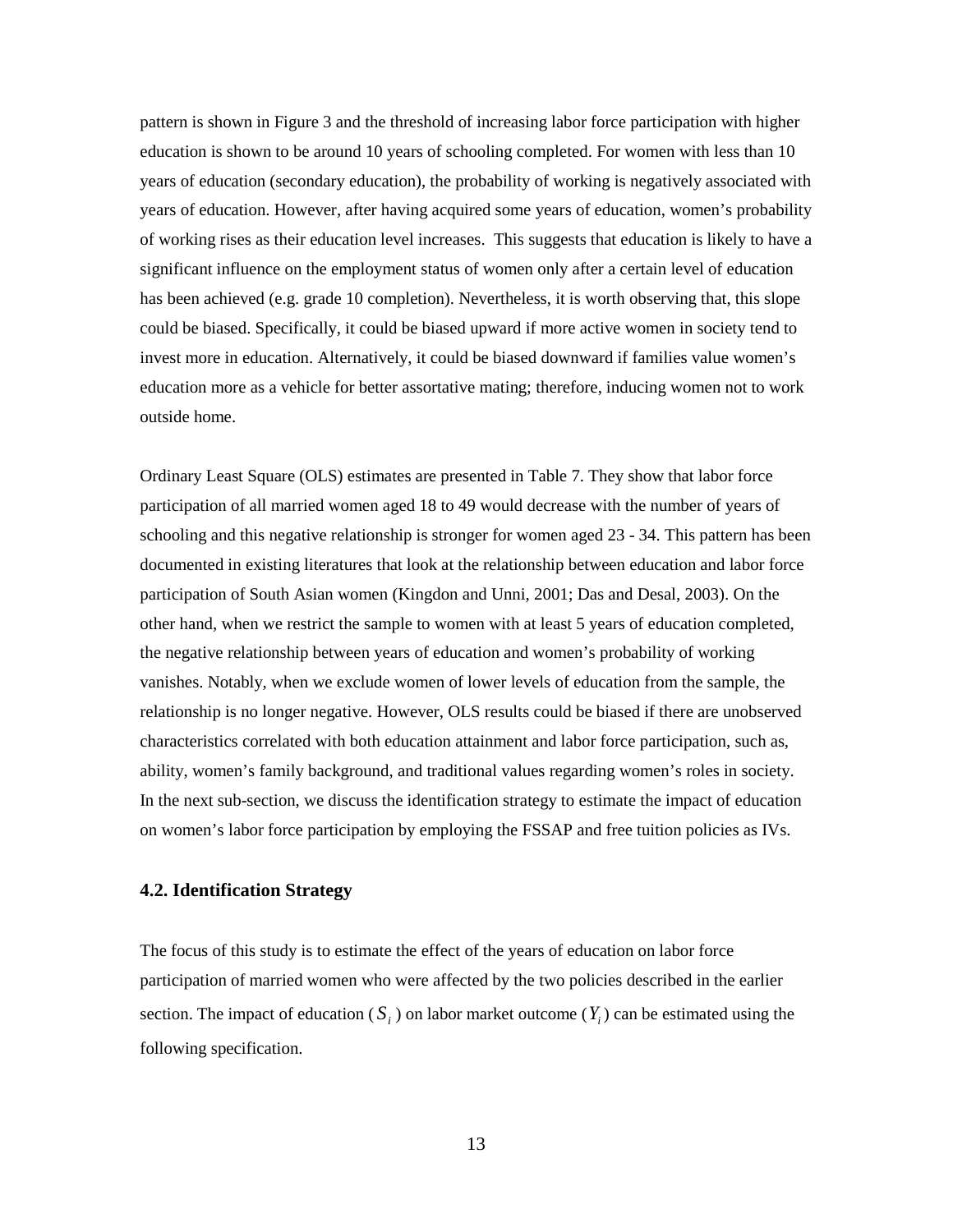$Y_i = \alpha + \beta S_i + \gamma X_i + \varepsilon_i$  --- Equation 2

 $Y_i$  is the probability of working,  $S_i$  represents the number of years of education and  $X_i$  is a vector of individual characteristics such as age, wealth quintile, and rural dummy of residence. The equation is estimated based on the linear probability regression, and  $\beta$  shows the impact of the years of education on labor market outcome. As we discussed earlier, in the OLS results section, if there is unobserved individual heterogeneity correlated with labor market outcome (e.g., ability, family background, societal value on women's education, and  $(cov(S_i, \varepsilon_i) \neq 0)$ , then the estimates will be biased.

We use the free tuition policy and the FSSAP as instrumental variables (IV) to identify the effects of education. The first stage regression for IV estimates is based on the regression estimating the impact of these policies on years of education from the earlier section (Equation 1). In order to evaluate the long-term impacts of the free tuition and FSSAP on labor market outcome through education, we estimate Equation 2 using four different sets of sample, as described in the earlier section.

$$
Y_i = \beta_0 + \theta S_i + \beta_1 \mathbf{1} (FreeTution) + \beta_2 \mathbf{1} (Stipend, Gr9-10) + \beta_3 \mathbf{1} (Stipend, Gr6-10) + \beta_4 Rural_i + \tau g (age_i) + \pi X_i + \varepsilon_i
$$

- Second Stage Regression

 $+\delta_41(FreeTution)+\delta_51(Stipend, Gr9-10)+\delta_61(Stipend, Gr6-10)+\delta_7 Rural_i+\phi g(age_i)+\lambda'X_i+\nu_i$  $S_i = \delta_1 1(FreeTuition) \times Rural_i + \delta_2 1(Stipend, Gr9-10) \times Rural_i + \delta_3 1(Stipend, Gr6-10) \times Rural_i$ - First Stage Regression

The instruments  $(Z_i)$  that are excluded in the second stage regression are the first three terms of the first stage regression, indicating that the eligibility of each policy is based on age and geographical region where a person grew up. Instrumental variables should affect the labor market outcome only through influencing the level of education (orthogonality condition,  $E[\varepsilon_i | Z_i, X_i] = E[\varepsilon_i | X_i] = 0$ . In case there are both rural specific time trend in education and non-linear age effects on labor market outcomes, this orthogonality condition is likely to be violated, therefore, we include an age function ( $g(age_i)$ ) in the regressions. In addition, other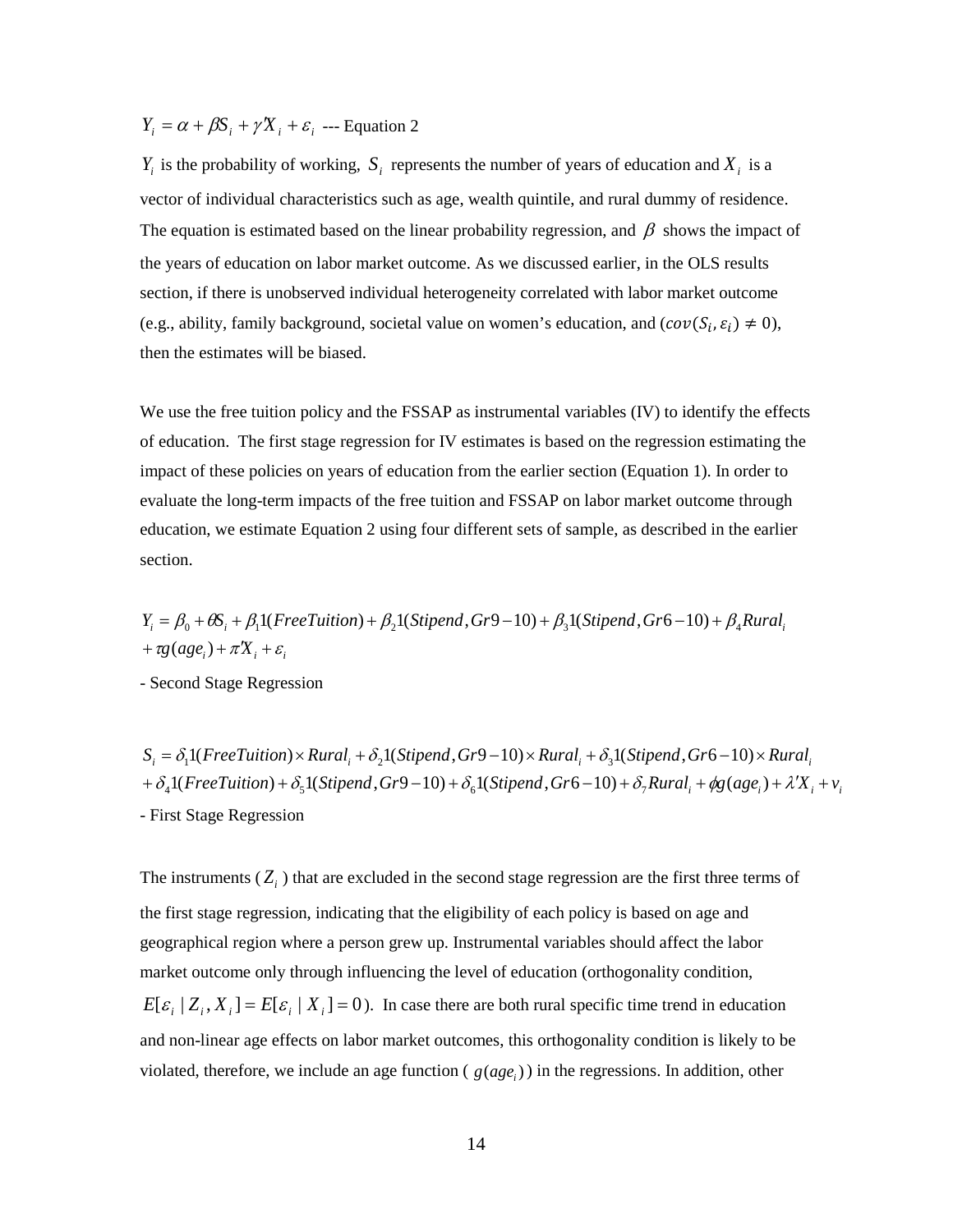characteristics that might affect women's labor force participation decision such as wealth quintile and rural residency are controlled for in the regressions.

This IV estimator ( $\hat{\theta}$ ) can be interpreted as the impact of education on married women's labor market outcome, among those individuals who changed their schooling behavior as a result of the free tuition and FSSAP policies (policy compliers, *heterogeneous return*, Blundell et al, 2005; *local average treatment effect* (LATE), Imbens and Angrist, 1994).

#### **4.3. Result**

Contrary to the OLS estimates of the same samples, the years of education and the probability of working are no longer negatively related, for women of all education levels (cf. Panels A and B of Table 8). This may be due to the fact that the target groups of the policy interventions used for the identification of the schooling impacts are primarily secondary school students, as the variation of IV estimates mainly originates from the sample of women with at least some secondary education or who completed grade 10. In Figure 3, it is shown that, at some secondary or higher level of education, there is a non-negative relationship between years of education and labor force participation. The Panel B estimates, compared to Panel A estimates, have coefficients larger in magnitude, with large standard errors. This may be due to the smaller sample size, which could lead to weaker IVs (F-stat of 5.3 for Panel B vs. 13.94 for Panel A). In order to improve the efficiency of the IV estimates $\delta$ , we restrict the sample to women who would most likely have been affected by the policies, i.e., women with at least 5 years of education.

Results from Panel A, for women with at least 5 years of education, show that one additional year of schooling does increase the probability of working by 5 percent (Table 8). This is a substantial impact, in the Bangladesh context, where only 27 percentage of married women work outside of home. These IV estimates are specific to the compliers of the policies (i.e., women who attended secondary school because of the free tuition and stipend programs). When we restrict the sample to women of age 23-34, however, the estimates become imprecise while the magnitude of the coefficients slightly decreases. Likewise, the large standard errors may be due to the small sample size and weaker IVs. To sum up, one additional year of education leads to between 2.4 and 5.3

<span id="page-14-0"></span> <sup>8</sup> Black, Devereux, Salvanes (2005) employed similar strategy in order to estimate intergenerational education transmission.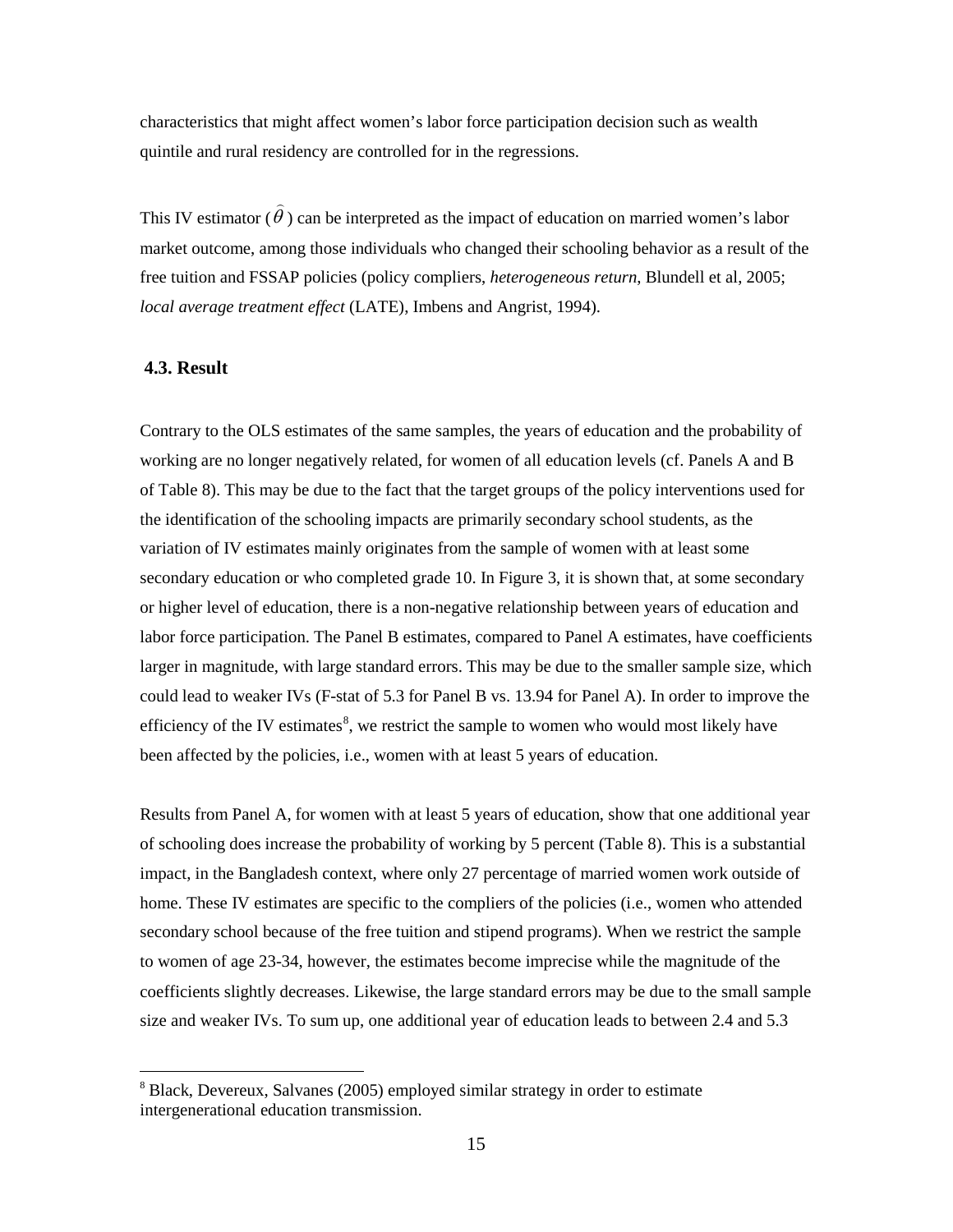percent increase in women's labor force participation. Based on these results, the policy impact of FSSAP on women's labor force participation rate falls between 3.6 and 10.6 percent, considering that the FSSAP led to an increase in women's education attainment by 1.5 to 2 years of schooling.

### **5. Conclusion and Discussion**

This study finds that the gender targeted conditional cash transfer program implemented in 1994 in Bangladesh has contributed to raising women's years of education by 1.6 to 2 years while the free tuition policy did not lead to any significant impact on their education attainment. However, unlike existing literatures, which suggest negative effect of female secondary stipend program on boys' school enrollment, we do not find any decrease in boys' years of education due to the program. Furthermore, the stipend program has led to an increase in the age of marriage of women by 1.4 to 2.3 years whereas some evidence suggests that the age of marriage of men has gone up as a result of the stipend program. We have also provided evidence that increased female education through gender targeted education policy leads to an increase in the labor force participation of married women. In particular, one additional year of education leads to between 2.4 and 5.3 percent increase in labor force participation of married women.

This study contributes to the existing literatures by documenting, for the first time, the long term impacts of gender targeted education policies. Furthermore, this paper evaluates, not only the impacts of these policies on years of education and women's labor force participation, but it also investigates the extent to which they have led to delayed marriage for women, with potentially non negligible benefits for educated women as well as for the Bangladesh economy and society at large. The third contribution of the paper lies in the identification strategy which goes beyond correlation studies to establish the causal impacts of these programs by exploiting variations in birth cohorts and geographical coverage of FSSAP program. In South Asia, it is well documented that there is a negative relationship between education and female labor force participation, especially at lower levels of education. This paper suggest that, in order to improve the economic participation of women in society, policies promoting higher level of education for girls should be implemented, as they would generate the intended impacts. However, policies focusing exclusively on providing basic education would not produce the direct economic benefits for households and society at large, although some indirect benefits such as better child health and education could stem from them. While the impacts of demand side interventions such

16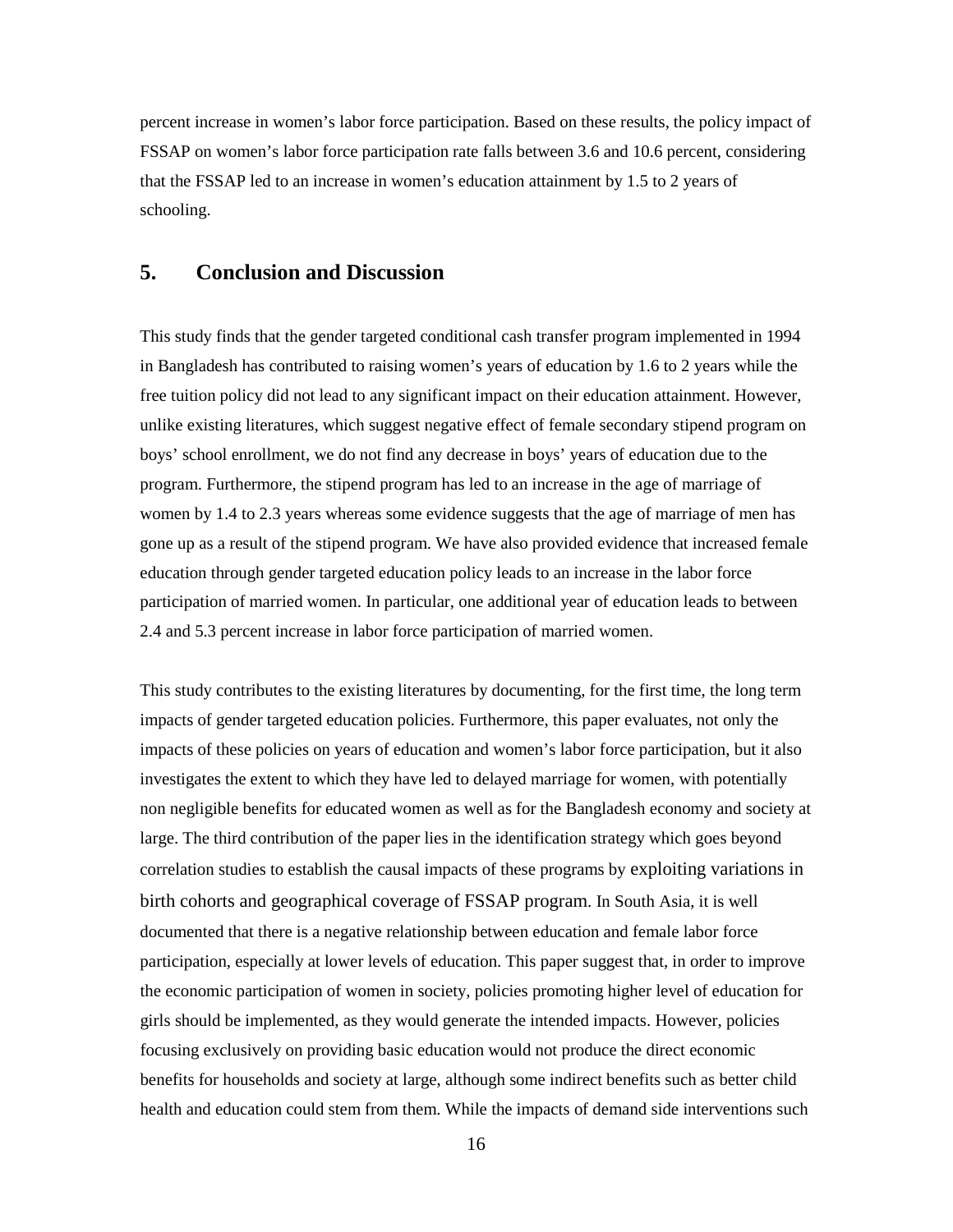as the female tuition and stipend policies on female labor force participation are solidly established, through our study, it is worth bearing in mind that, this increased female labor participation would unlikely occur, in the absence of growing economic opportunities in the country. In particular, the needs of a rapidly growing garment industry in which over 85 percent of the workers are female, are being met by the increased supply of educated female workers whose returns to education and opportunity cost of not working have substantially increased due to the gender targeted education policies of the 1990s. One area of future research would be to combine supply and demand side interventions to unpack their relative impacts on education and labor market outcomes.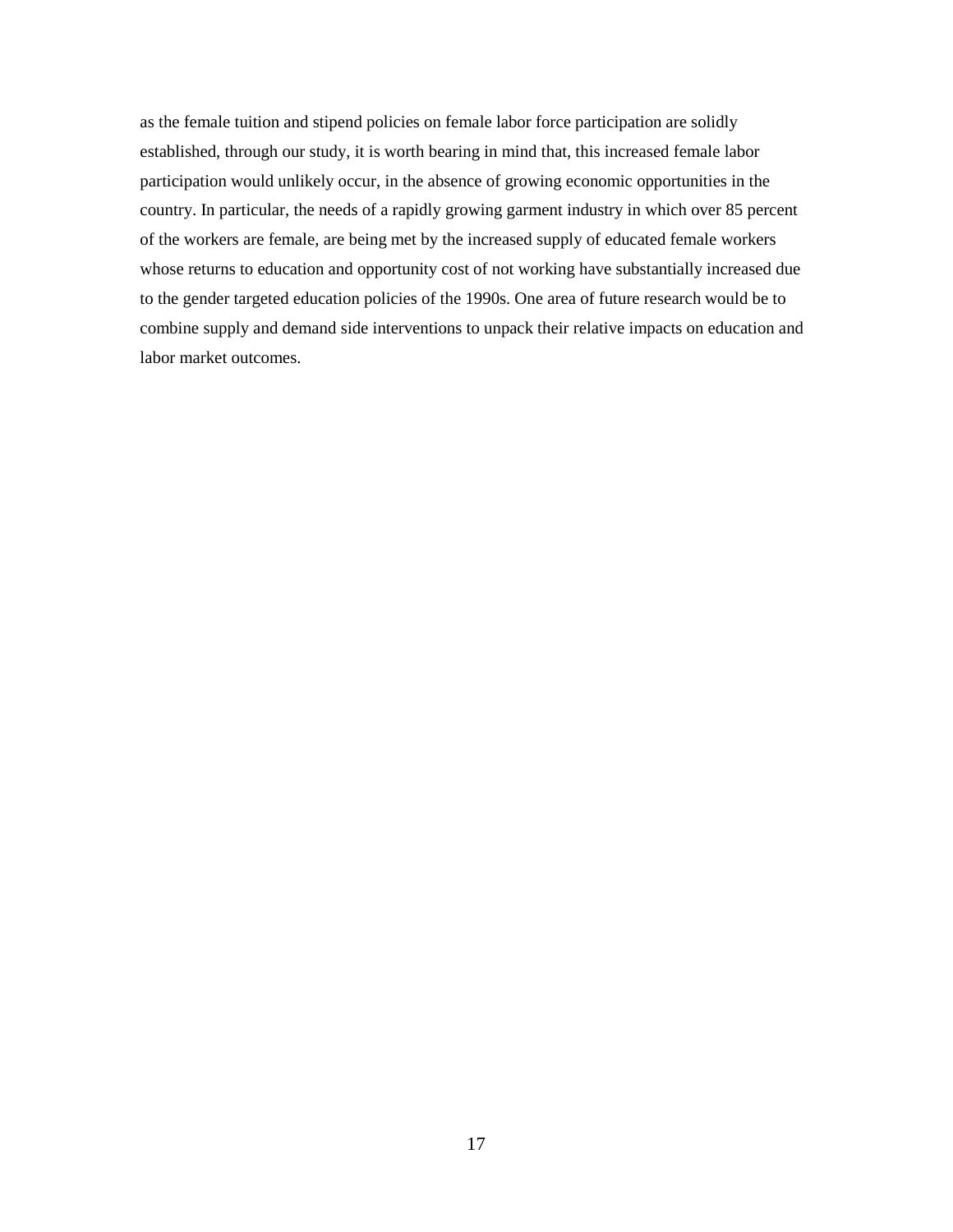### **References**

Angrist D. and Bettinger E., and Kremer M. "Long-Term Educational Consequences of Secondary School Vouchers: Evidence from Administrative Records in Colombia", *American Economic Review*, 2006, 96(3)

Angrist, D. "The Economic Returns to Schooling in the West Bank and Gaza Strip." *American Economic Review,* 1995, 85(5), pp. 1065–87.

Arends-Kuenning M and Amin S. "Women's capabilities and the right to education in Bangladesh." *Int J Pol Cult Soc*, 2001,15, pp.125-42.

Asadullah N. and Chaudhury N., ["Reverse Gender Gap in Schooling in Bangladesh: Insights](http://ideas.repec.org/a/taf/jdevst/v45y2009i8p1360-1380.html)  [from Urban and Rural Households",](http://ideas.repec.org/a/taf/jdevst/v45y2009i8p1360-1380.html) *Journal of Development Studies*, 2009, 45(8), pp. 1360– 1380.

Barrera-Osorio F., Linden L., and Urquiola M., "The Effects of User Fee Reductions on Enrollment, Evidence from a quasi-experiment", The World Bank, 2007.

Black S.E., Devereux P.J, and Salvanes K.G. "Why the Apple Doesn't Fall Far: Understanding Intergenerational Transmission of Human Capital", *American Economic Review*, 2005, 95(1), pp. 437-449

Card D. "The Causal Effect of Education on Earnings", *Handbook of labor Economics.*  Amsterdam: North-Holland, 1999, pp. 1802– 63.

Das M. and Desai S., "Why are educated women less likely to be employed in India? Testing Competing Hypotheses", The World Bank, 2003, Social Protection Discussion Papers No. 0313

Duflo E. "Schooling and Labor Market Consequences of School Construction in Indonesia: Evidence from an Unusual Policy Experiment", *American Economic Review*, 2001, 91(4).

Filmer D., "Equity in Education: What is holding countries back? Girl's education in  $21<sup>st</sup>$ Century", The World Bank, 2008.

Fuwa N. "The Net Impact of the Female Secondary School Stipend Program in Bangladesh", MPRA working Paper, 2001, No. 23402.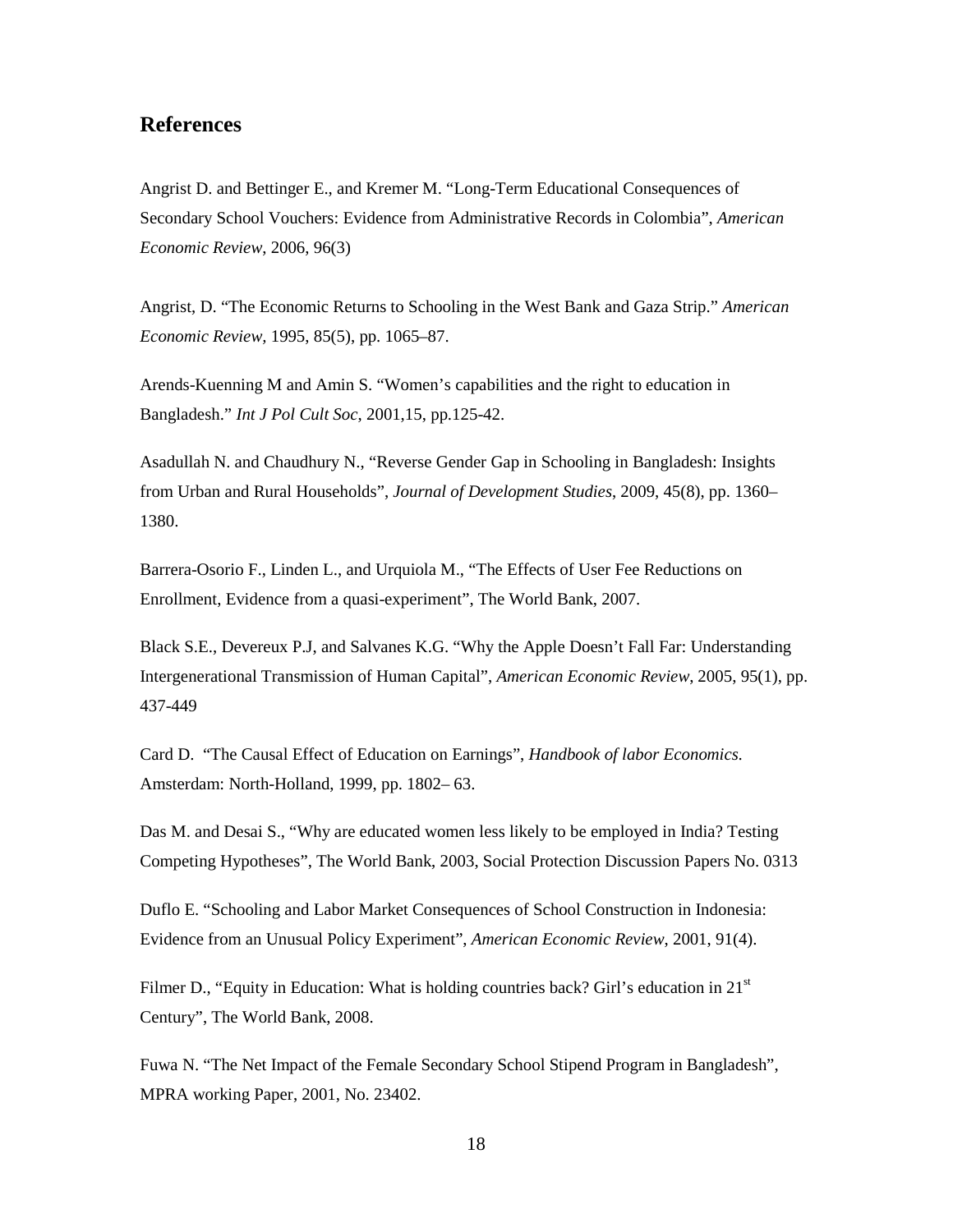Glick P., "What Policies will Reduce Gender Schooling Gaps in Developing Countries: Evidence and Interpretation," *World Development*, 2008, 36(9): 1623-1646

Heath R. and Mobarak M., "Supply and Demand Constraints on Educational Investment: Evidence from Garment Sector Jobs and the Female Stipend Program in Bangladesh", Working Paper, 2012

Jensen R. "Do Labor Market Opportunities after Young Women's Work and Family Decisions? Experimental Evidence from India", *The Quarterly Journal of Economics*, 2012

Jensen R. and Thornton R. "Early female marriage in the developing world", In Gender, Development and Marriage, Caroline Sweetman, ed. Oxfam GB, Oxford, UK, 2003

Kingdon G. and Theopold N. "Do returns to education matter to schooling participation", Global Poverty Research Group, 2008, Working Paper Series-052.

Kingdon G.G. and Unni J. "Education and Women's Labour Market Outcomes in India", *Education Economics*, 2001, 9:2, 173-195

Khandker, S. R., Pitt, M. M., and Fuwa, N. "Subsidy to Promote Girls' Secondary Education: The Female Stipend Program in Bangladesh". Washington, DC: The World Bank, 2003.

Kremer M., Miguel E., and Thornton R. "Incentives to Learn", NBER Working Paper, 2004, No. 10971.

Liang X. "Bangladesh: Female Secondary School Assistance Program", Washington, DC: The World Bank, 1996.

Mahmud S. and Amin S., "Girls' Schooling and Marriage in Rural Bangladesh", in Emily Hannum, Bruce Fuller (ed.) Children's Lives and Schooling across Societies (Research in the Sociology of Education, Volume 15), Emerald Group Publishing Limited, 2006, pp.71-99

Munshi K. and Rosenzweig M., "Traditional Institutions Meet the Modern World: Caste, Gender, and Schooling Choice in a Globalizing Economy", *American Economic Review*, 2006, 96(4): 1225–1252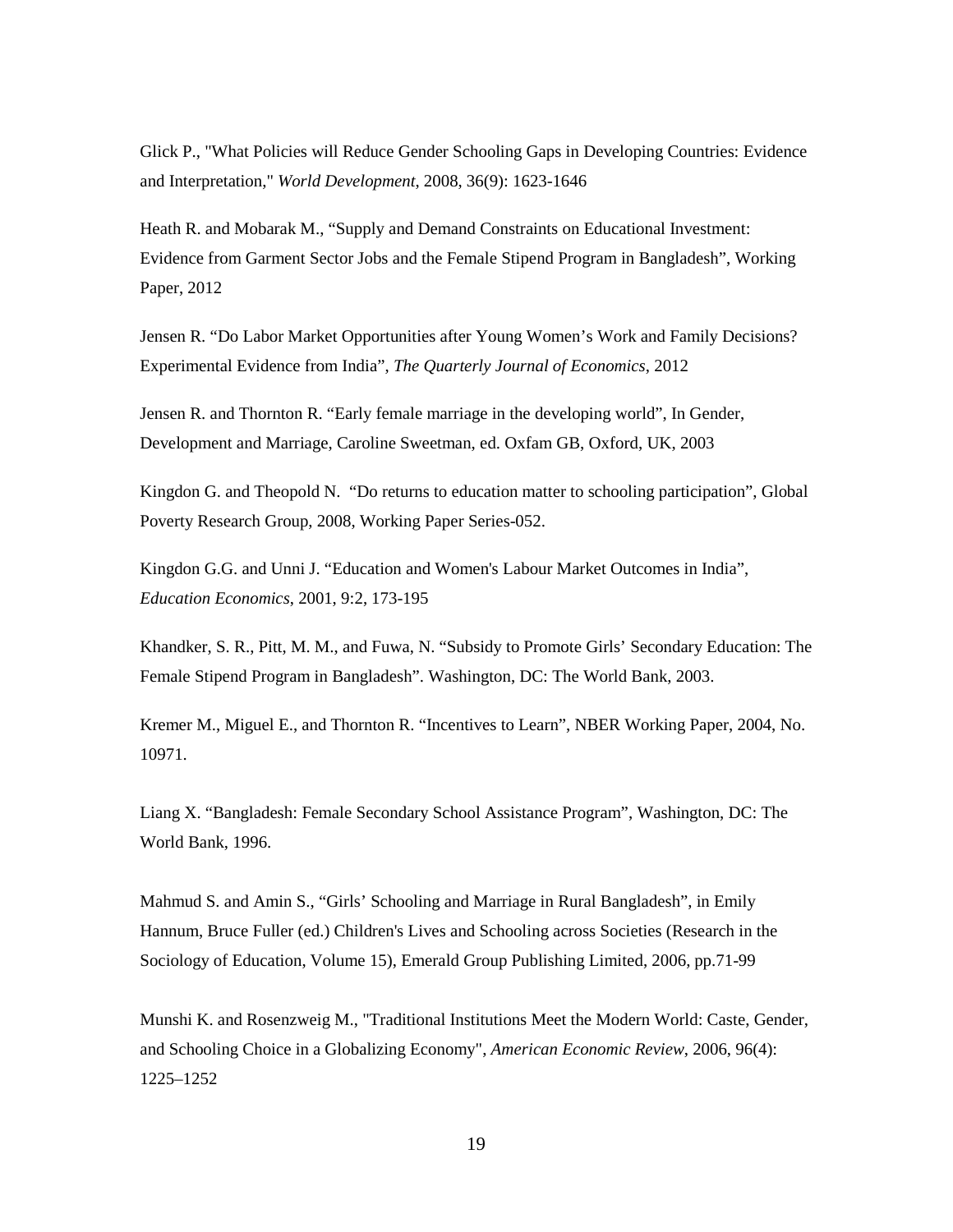Patrinos H. "Chapter 3: Returns to Education: The Gender Perspective", World Bank: Girls' Education in the  $21<sup>st</sup>$  Century, 2008.

Psacharopoulos G. "Returns to Investments in Education: A Global Update.", *World Development*, 1994, 22(9), pp. 1325-43

Qian N. "Missing Women and the Price of Tea in China: The Effect of Sex-Specific Earnings on Sex Imbalance", *The Quarterly Journal of Economics*, 2008, 123(3): 1251-1285

Raj A., Saggurti N., Winter M., Labonte A., Decker M.R, Balaiah D., and Silverman J.G. "The effect of maternal child marriage on morbidity and mortality of children under 5 in India: cross sectional study of a nationally representative sample", BMJ 2010;340:b4258

Raynor J. and Wesson K. "The Girls' Stipend Program in Bangladesh." *Journal of Education for International Development*, 2006, 2:2.

Sahn D. and Glick P., "Schooling of Girls and Boys in a West African Country: The Effects of Parental Education, Income, and Household Structure", *Economics of Education Review*, 2000, 19(1):63–87.

Schurmann A. "Review of the Bangladesh Female Secondary School Stipend Project Using a Social Exclusion Framework", *Health Popul Nutr*, 2009, 27(4), pp. 505-517

World Bank. "Bangladesh Female Secondary School Assistance Project (Credit 2649)", World Bank Project Performance Assessment Report, Washington DC, 2003.

--- "Whispers to Voices: Gender and Social Transformation in Bangladesh", Washington DC, 2007

--- World Development Report, Gender, 2012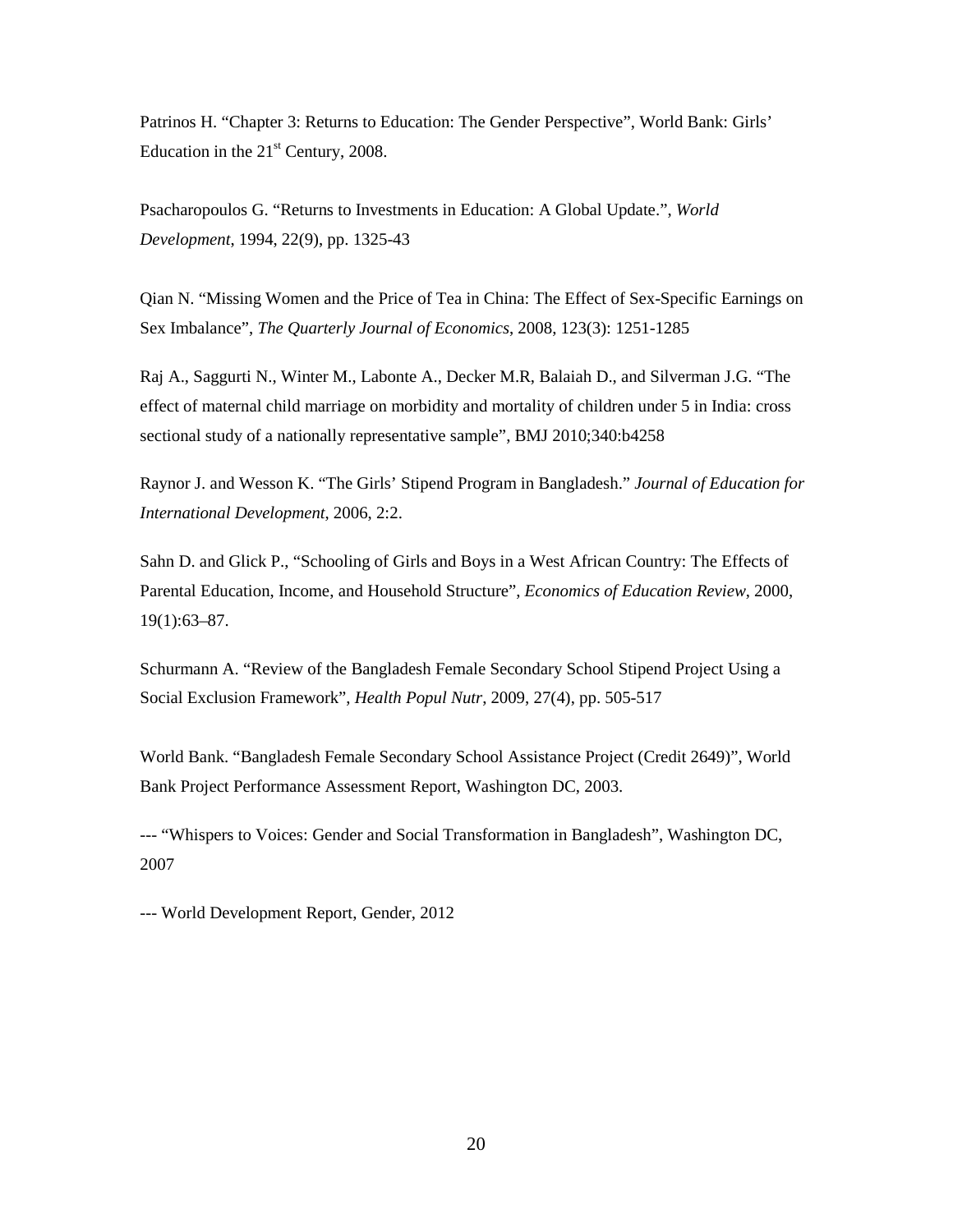

Figure 1. Years of Education and Age of Marriage across age cohorts by urban and rural, Women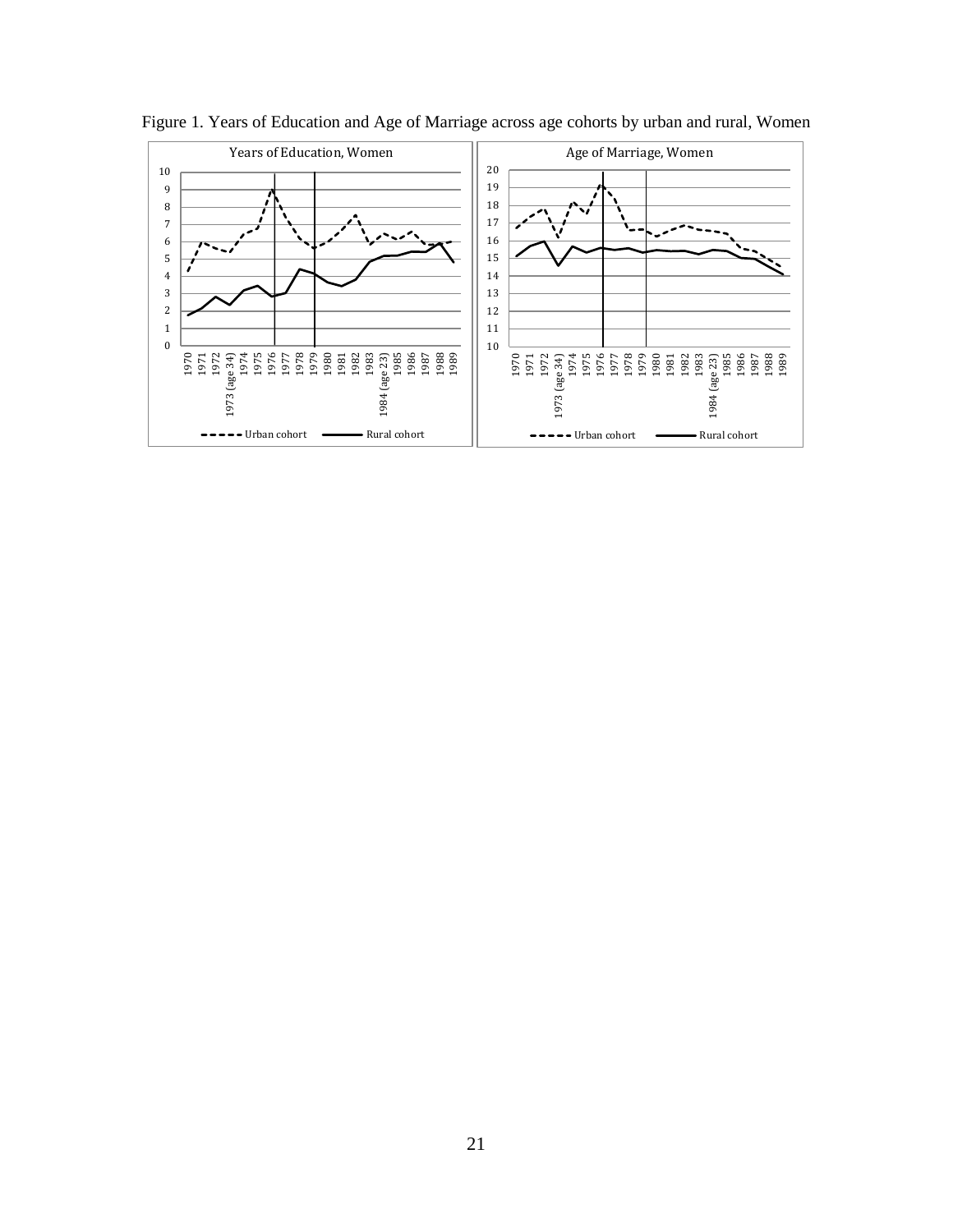

Figure 2. Years of Education and Age of Marriage across age cohorts by urban and rural, Men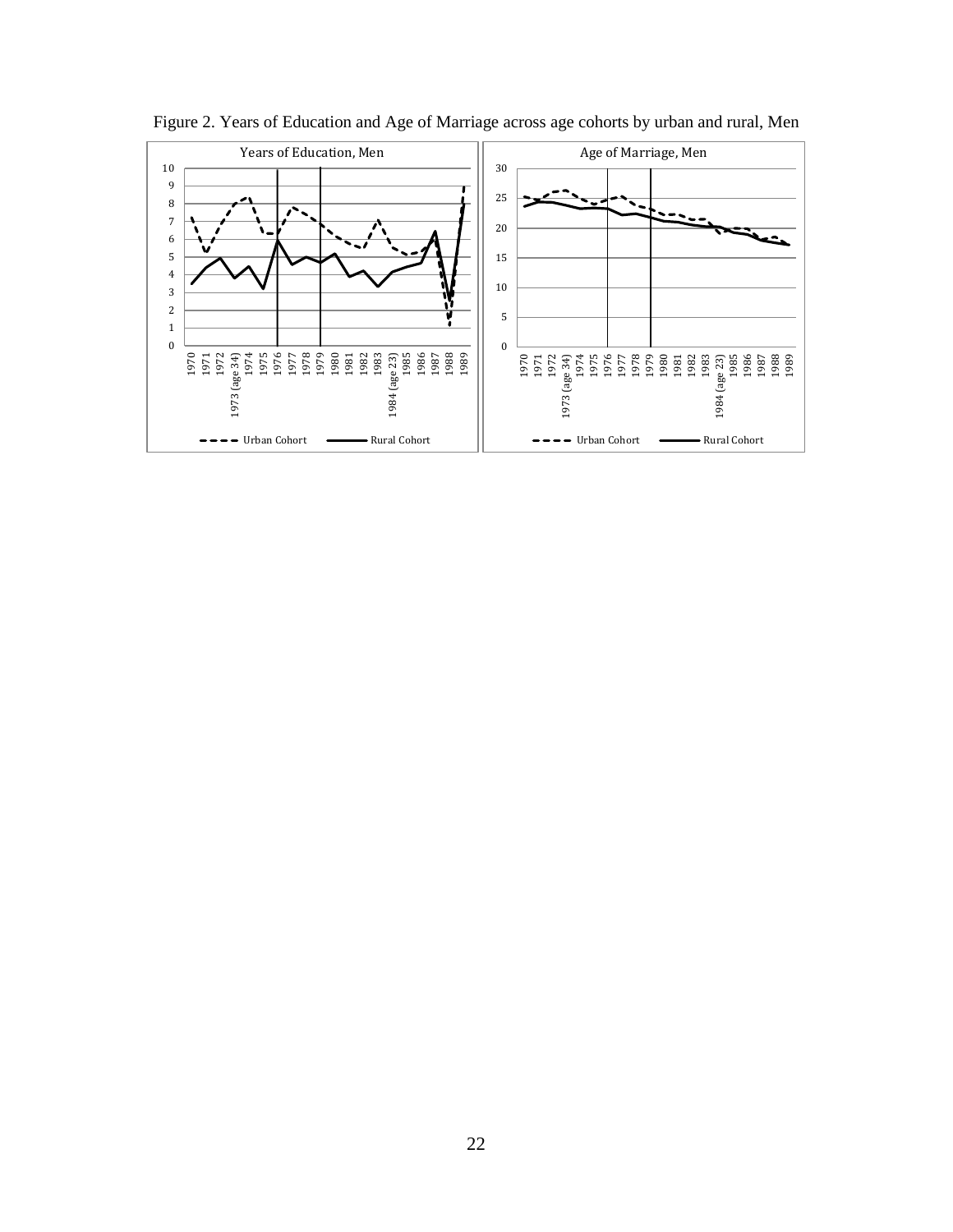

Figure 3. Years of Education and Probability of Working

Note: Age, age squared, wealth quintile and geographical residence are controlled.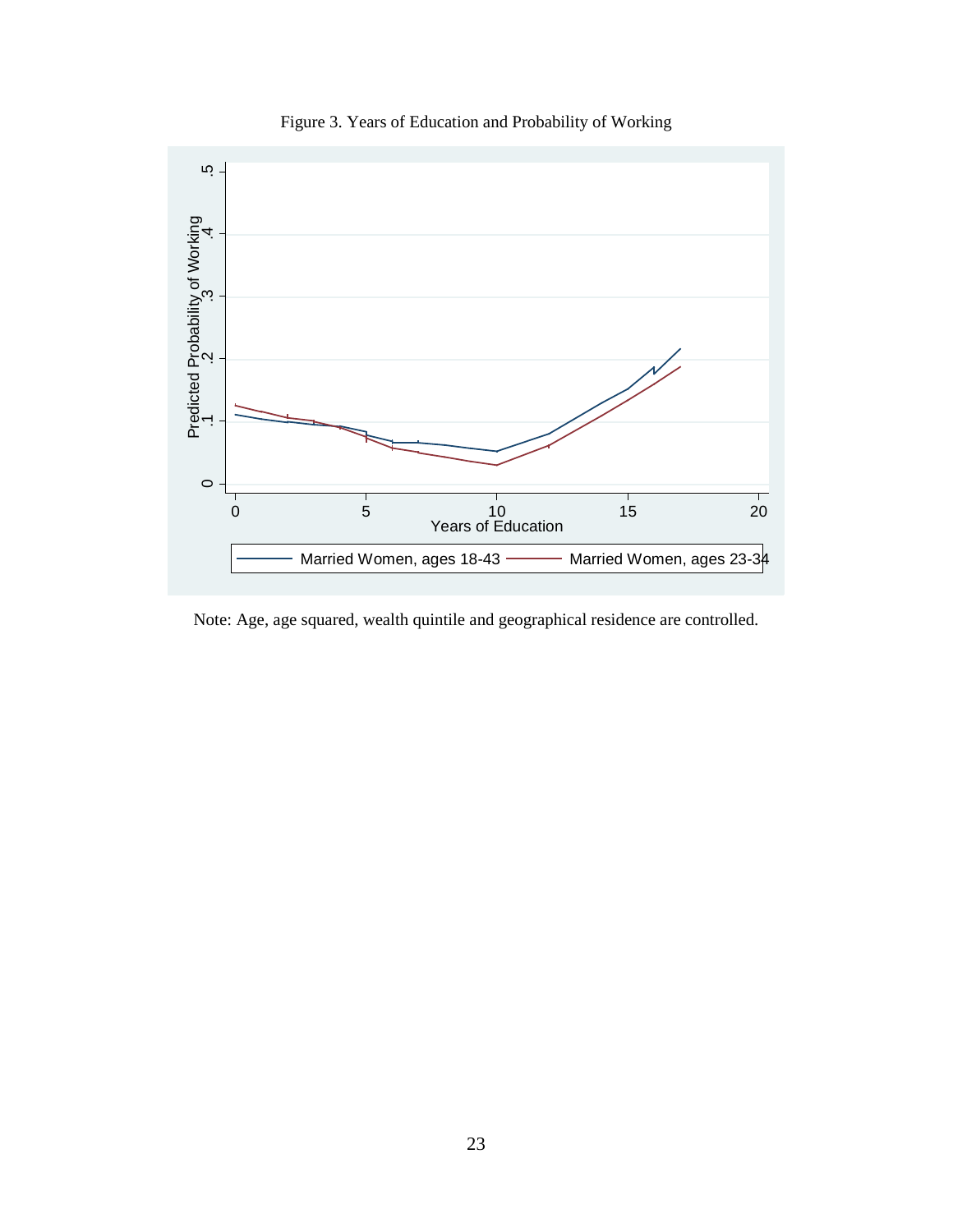|         |         |             | Monthly    |          |               |
|---------|---------|-------------|------------|----------|---------------|
|         |         |             | Tuition    |          |               |
| Grade   | Monthly | <b>Book</b> | Subsidy to |          |               |
| in 1994 | Stipend | Allowance   | school     | Exam Fee | Starting year |
| 6       | 25      | 15          | 10         |          | Jan, 94       |
| 7       | 30      | 15          | 12         |          | Jan, 95       |
| 8       | 35      | 15          | 12         |          | Jan, 96       |
| 9       | 60      | 20          | 15         | 250      | Jan, 94       |
| 10      | 60      | 20          | 15         | 250      | Jan, 95       |

Table 1. Stipend and Tuition Rate in Taka

Source: World Bank Project Performance Assessment Report, 2003 (Credit 2469).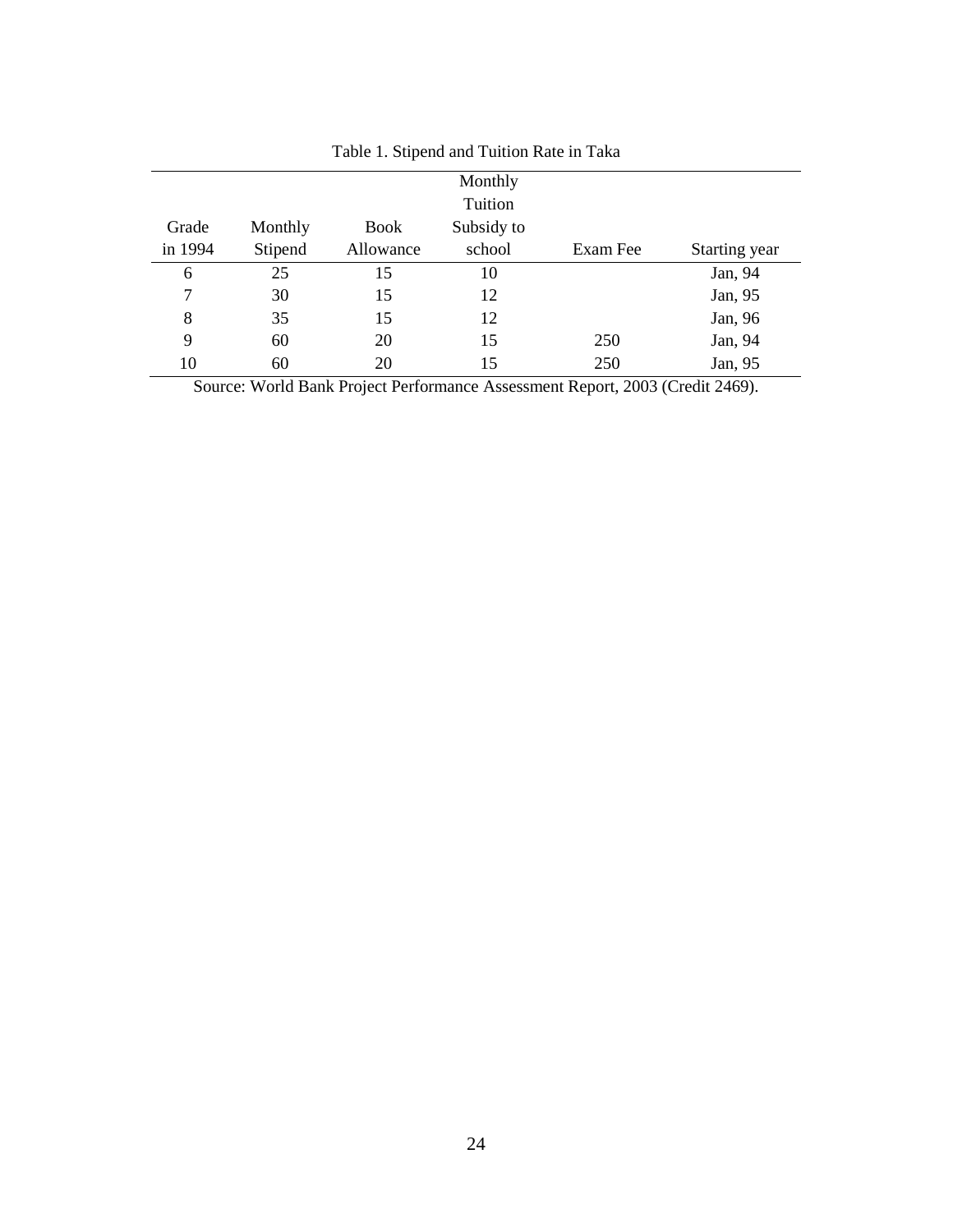|                |         |         |            | Eligible cohort   |              | Eligible cohort for stipend |
|----------------|---------|---------|------------|-------------------|--------------|-----------------------------|
|                | Grade   | Age     |            | for free tuition, |              | program,                    |
| in 1990        | in 1994 | in 2007 | Birth year | Grade 6 to 8      | Grade 6 to 8 | Grade 9 to 10               |
| 11             |         | 34      | 1973       | <b>NE</b>         | <b>NE</b>    | <b>NE</b>                   |
| 10             |         | 33      | 1974       | <b>NE</b>         | <b>NE</b>    | <b>NE</b>                   |
| 9              |         | 32      | 1975       | <b>NE</b>         | <b>NE</b>    | <b>NE</b>                   |
| 8              | 12      | 31      | 1976       | E                 | <b>NE</b>    | <b>NE</b>                   |
| 7              | 11      | 30      | 1977       | E                 | <b>NE</b>    | <b>NE</b>                   |
| 6              | 10      | 29      | 1978       | E                 | <b>NE</b>    | <b>NE</b>                   |
| 5              | 9       | 28      | 1979       | E                 | <b>NE</b>    | E                           |
| 4              | 8       | 27      | 1980       | Ε                 | <b>NE</b>    | E                           |
| 3              | 7       | 26      | 1981       | E                 | <b>NE</b>    | E                           |
| $\overline{2}$ | 6       | 25      | 1982       | E                 | E            | E                           |
| 1              | 5       | 24      | 1983       | E                 | E            | E                           |
|                | 4       | 23      | 1984       | E                 | E            | E                           |

Table 2. Eligibility Cohort for Female Tuition and Stipend Program

Note: E stands for eligible cohort and NE refers to the non-eligible cohort.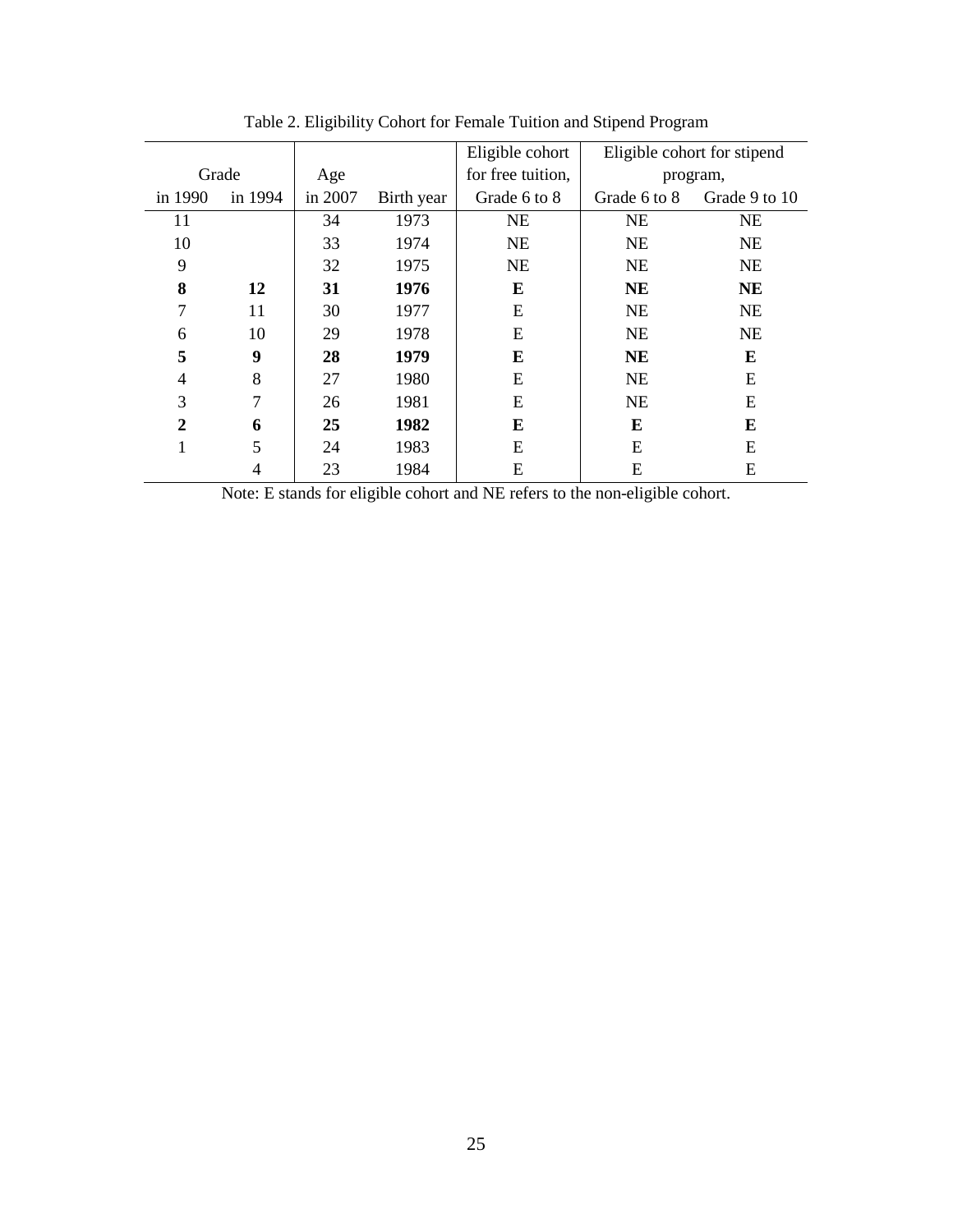|                                          |            | Panel A: Age 18-49 |            | Panel B: Age 23-34 |          |            |
|------------------------------------------|------------|--------------------|------------|--------------------|----------|------------|
|                                          | (1)        | (2)                | (3)        | (4)                | (5)      | (6)        |
| Women of all education level             |            |                    |            |                    |          |            |
| Free tuition x rural cohort              | 0.520      | 0.487              | 0.465      | 0.738              | 0.803    | 0.822      |
|                                          | (0.621)    | (0.621)            | (0.621)    | (0.749)            | (0.747)  | (0.746)    |
| Stipend (grade $9-10$ ) x rural cohort   | $1.678***$ | $1.599***$         | $1.578***$ | 1.870***           | 1.873*** | 1.884***   |
|                                          | (0.495)    | (0.492)            | (0.491)    | (0.611)            | (0.610)  | (0.610)    |
| Stipend (grade $6-10$ ) x rural cohort   | $2.042***$ | $1.985***$         | $1.965***$ | 1.831***           | 1.884*** | 1.889***   |
|                                          | (0.388)    | (0.388)            | (0.388)    | (0.604)            | (0.604)  | (0.604)    |
| Age function                             | no         | linear             | quadratic  | no                 | linear   | quadratic  |
| N                                        | 5860       | 5860               | 5860       | 3290               | 3290     | 3290       |
| Women with at least 5 years of education |            |                    |            |                    |          |            |
| Free tuition x rural cohort              | 0.450      | 0.439              | 0.535      | 0.666              | 0.659    | 0.674      |
|                                          | (0.621)    | (0.622)            | (0.618)    | (0.674)            | (0.673)  | (0.675)    |
| Stipend (grade $9-10$ ) x rural cohort   | $1.565***$ | $1.554***$         | $1.649***$ | 1.830***           | 1.823*** | 1.838***   |
|                                          | (0.484)    | (0.485)            | (0.475)    | (0.561)            | (0.562)  | (0.563)    |
| Stipend (grade $6-10$ ) x rural cohort   | 1.859***   | 1.852***           | 1.970***   | 1.999***           | 1.992*** | $2.007***$ |
|                                          | (0.403)    | (0.403)            | (0.398)    | (0.548)            | (0.547)  | (0.551)    |
| Age function                             | no         | linear             | quadratic  | no                 | linear   | quadratic  |
| N                                        | 2946       | 2946               | 2946       | 1568               | 1568     | 1568       |

Table 3. Impact of free tuition and FSSAP on years of education

Sample: Variables included in the regression but not shown are age cohort dummies of each policy, rural hometown dummy, rural residence dummy, and wealth quintile dummies. Standard errors are clustered at the primary sampling unit. Standard errors are clustered at the primary sampling unit. Significant at 1% level (\*\*\*), significant at 5% level (\*\*), significant at 10% level (\*)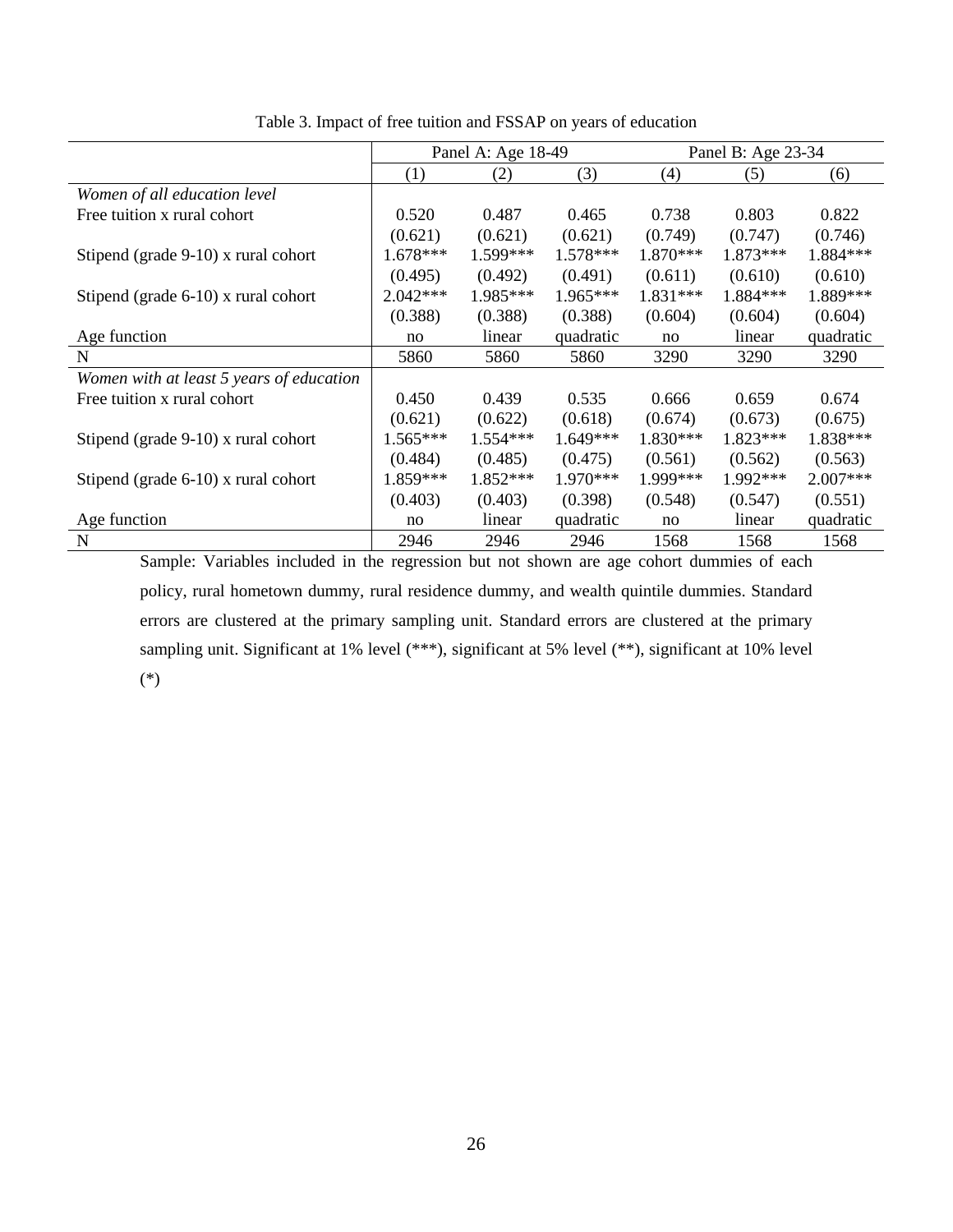|                                        |            | Panel A: Age 18-49 |            | Panel B: Age 23-34 |            |            |  |
|----------------------------------------|------------|--------------------|------------|--------------------|------------|------------|--|
|                                        | (1)        | (2)                | (3)        | (4)                | (5)        | (6)        |  |
| Women of all education level           |            |                    |            |                    |            |            |  |
| Free tuition x rural cohort            | 0.304      | 0.324              | 0.262      | 0.346              | 0.345      | 0.365      |  |
|                                        | (0.578)    | (0.577)            | (0.578)    | (0.655)            | (0.656)    | (0.655)    |  |
| Stipend (grade 9-10) x rural cohort    | $1.532***$ | $1.582***$         | $1.522***$ | $1.554***$         | $1.553***$ | $1.566***$ |  |
|                                        | (0.451)    | (0.453)            | (0.450)    | (0.531)            | (0.531)    | (0.530)    |  |
| Stipend (grade $6-10$ ) x rural cohort | $1.432***$ | $1.468***$         | $1.413***$ | $1.105**$          | $1.104**$  | $1.110**$  |  |
|                                        | (0.375)    | (0.375)            | (0.371)    | (0.519)            | (0.518)    | (0.518)    |  |
| Age function                           | no         | linear             | quadratic  | no                 | linear     | quadratic  |  |
| N                                      | 5882       | 5882               | 5882       | 3303               | 3303       | 3303       |  |
| Women with at least 5 years of         |            |                    |            |                    |            |            |  |
| education                              |            |                    |            |                    |            |            |  |
| Free tuition x rural cohort            | 0.433      | 0.336              | 0.476      | 0.296              | 0.280      | 0.338      |  |
|                                        | (0.837)    | (0.838)            | (0.834)    | (0.906)            | (0.905)    | (0.902)    |  |
| Stipend (grade 9-10) x rural cohort    | 2.108***   | $2.010***$         | 2.148***   | $1.991***$         | $1.977***$ | $2.034***$ |  |
|                                        | (0.644)    | (0.650)            | (0.635)    | (0.725)            | (0.724)    | (0.717)    |  |
| Stipend (grade $6-10$ ) x rural cohort | $2.170***$ | $2.112***$         | $2.284***$ | $1.926***$         | $1.910***$ | $1.970***$ |  |
|                                        | (0.570)    | (0.574)            | (0.561)    | (0.680)            | (0.678)    | (0.674)    |  |
| Age function                           | no         | linear             | quadratic  | no                 | linear     | quadratic  |  |
| N                                      | 2968       | 2968               | 2968       | 1581               | 1581       | 1581       |  |

Table 4. . Impacts of free tuition and FSSAP on age of marriage

Note: Variables included in the regression but not shown are age cohort dummies of each policy, rural hometown dummy, rural residence dummy, and wealth quintile dummies. Standard errors are clustered at the primary sampling unit. Significant at 1% level (\*\*\*), significant at 5% level (\*\*), significant at 10% level (\*).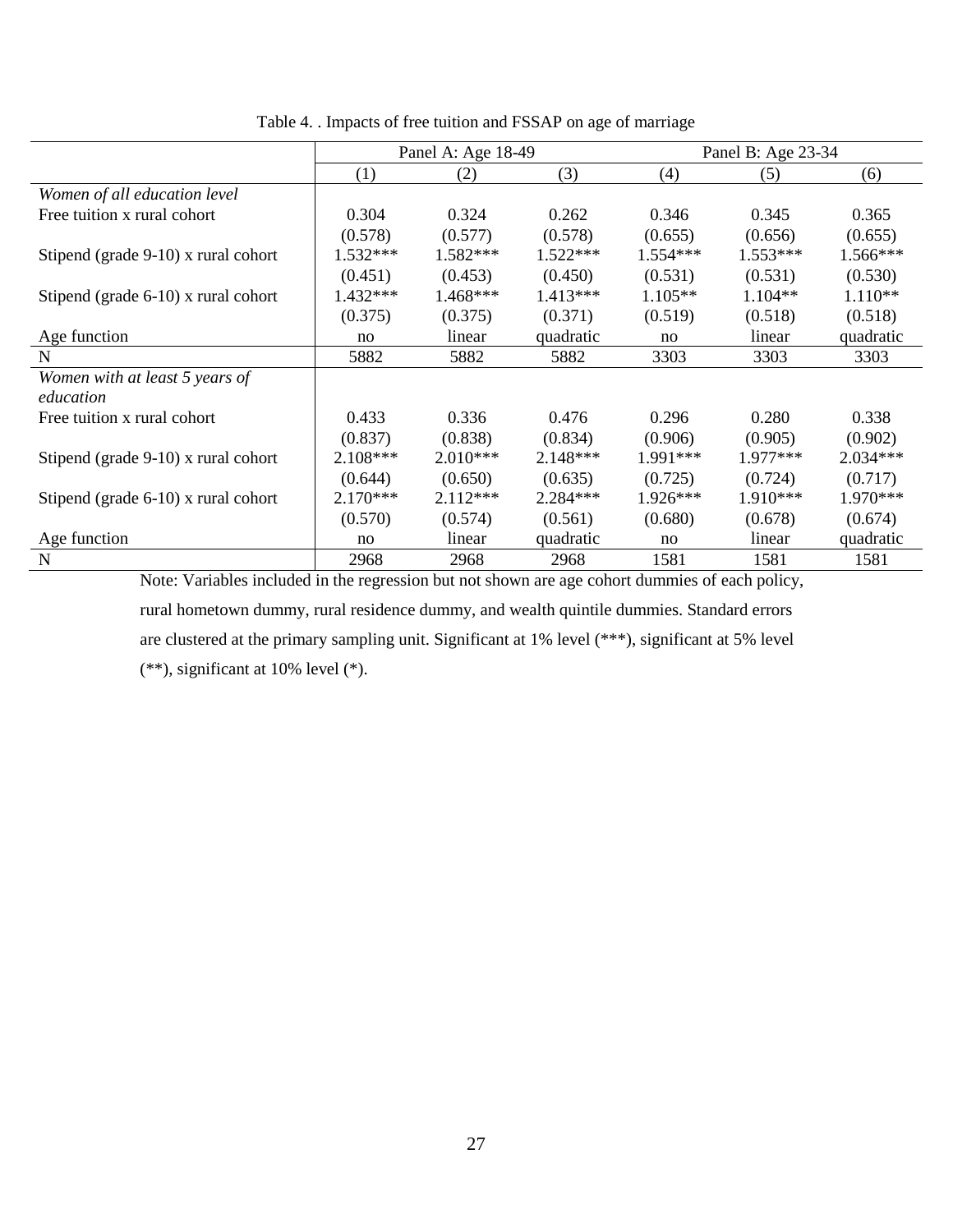| <b>Years of Education</b> |          | Age of Marriage |          |          |           |
|---------------------------|----------|-----------------|----------|----------|-----------|
| (1)                       | (2)      | (3)             | (4)      | (5)      | (6)       |
| 0.345                     | 0.346    | 0.325           | 0.006    | $-0.003$ | $-0.026$  |
| (0.376)                   | (0.376)  | (0.373)         | (0.729)  | (0.727)  | (0.723)   |
| $-0.160$                  | $-0.160$ | $-0.171$        | 0.081    | 0.082    | 0.071     |
| (0.356)                   | (0.357)  | (0.354)         | (0.697)  | (0.697)  | (0.694)   |
| $-0.110$                  | $-0.108$ | $-0.103$        | $-0.789$ | $-0.797$ | $-0.792$  |
| (0.357)                   | (0.358)  | (0.355)         | (0.656)  | (0.654)  | (0.654)   |
| no                        | linear   | quadratic       | no       | linear   | quadratic |
| 1722                      | 1722     | 1722            | 1722     | 1722     | 1722      |
|                           |          |                 |          |          |           |

Table 5. Falsification Test 1: Women with less than 5 years of education

Note: Regression uses Panel A sample. Variables included in the regression but not shown are age cohort dummies of each policy, rural hometown dummy, rural residence dummy, and wealth quintile dummies. Standard errors are clustered at the primary sampling unit. Significant at 1% level (\*\*\*), significant at 5% level (\*\*), significant at 10% level (\*).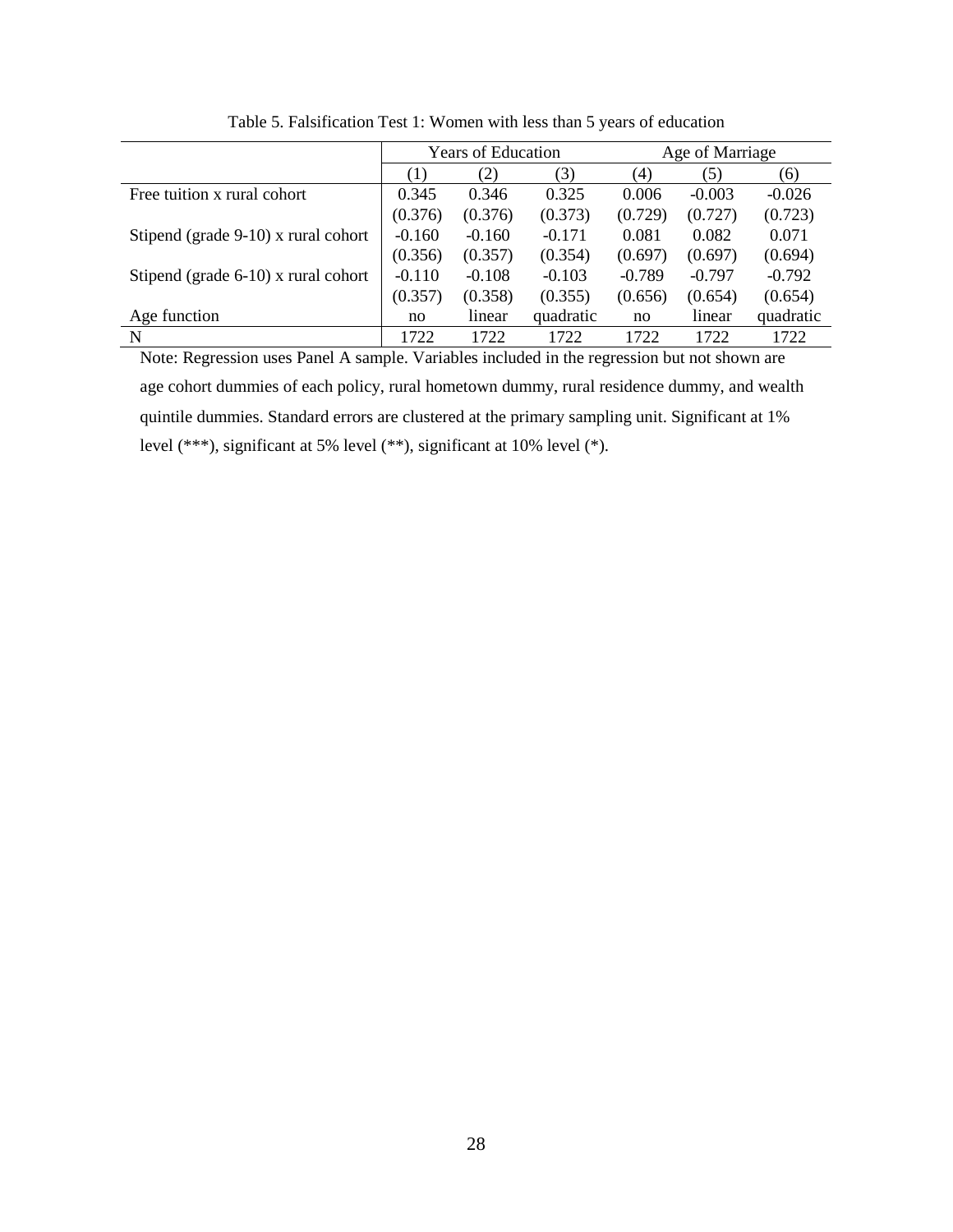|                                        |            | Panel A: Age 18-49 |            | Panel B: Age 23-34 |          |           |
|----------------------------------------|------------|--------------------|------------|--------------------|----------|-----------|
|                                        | (1)        | (2)                | (3)        | (4)                | (5)      | (6)       |
| Dep. Var.: Years of Education          |            |                    |            |                    |          |           |
| Free tuition x rural cohort            | 0.043      | 0.016              | 0.016      | 0.519              | 0.527    | 0.547     |
|                                        | (0.620)    | (0.620)            | (0.620)    | (0.779)            | (0.779)  | (0.779)   |
| Stipend (grade $9-10$ ) x rural cohort | 0.103      | 0.077              | 0.077      | 0.558              | 0.569    | 0.597     |
|                                        | (0.512)    | (0.511)            | (0.510)    | (0.688)            | (0.685)  | (0.686)   |
| Stipend (grade $6-10$ ) x rural cohort | 0.472      | 0.447              | 0.447      | 0.394              | 0.403    | 0.443     |
|                                        | (0.437)    | (0.438)            | (0.438)    | (0.678)            | (0.678)  | (0.682)   |
| Age function                           | no         | linear             | quadratic  | no                 | linear   | quadratic |
| N                                      | 3765       | 3765               | 3765       | 1248               | 1248     | 1248      |
| Dep. Var.: Age of Marriage             |            |                    |            |                    |          |           |
| Free tuition x rural cohort            | 0.036      | 0.013              | 0.018      | $-0.669$           | $-0.646$ | $-0.637$  |
|                                        | (0.453)    | (0.454)            | (0.452)    | (0.583)            | (0.582)  | (0.582)   |
| Stipend (grade $9-10$ ) x rural cohort | 0.428      | 0.405              | 0.415      | $-0.311$           | $-0.276$ | $-0.263$  |
|                                        | (0.411)    | (0.411)            | (0.404)    | (0.587)            | (0.578)  | (0.579)   |
| Stipend (grade $6-10$ ) x rural cohort | $1.029***$ | $1.006***$         | $0.968***$ | 0.210              | 0.245    | 0.262     |
|                                        | (0.367)    | (0.371)            | (0.346)    | (0.570)            | (0.569)  | (0.570)   |
| Age function                           | no         | linear             | quadratic  | no                 | linear   | quadratic |
| N                                      | 3770       | 3770               | 3770       | 1251               | 1251     | 1251      |

Table 6. Falsification Test 2: Impacts on Men's education and age of marriage

Note: Variables included in the regression but not shown are age cohort dummies of each policy, rural hometown dummy, rural residence dummy, and wealth quintile dummies. Standard errors are clustered at the primary sampling unit. Significant at 1% level (\*\*\*), significant at 5% level (\*\*), significant at 10% level (\*).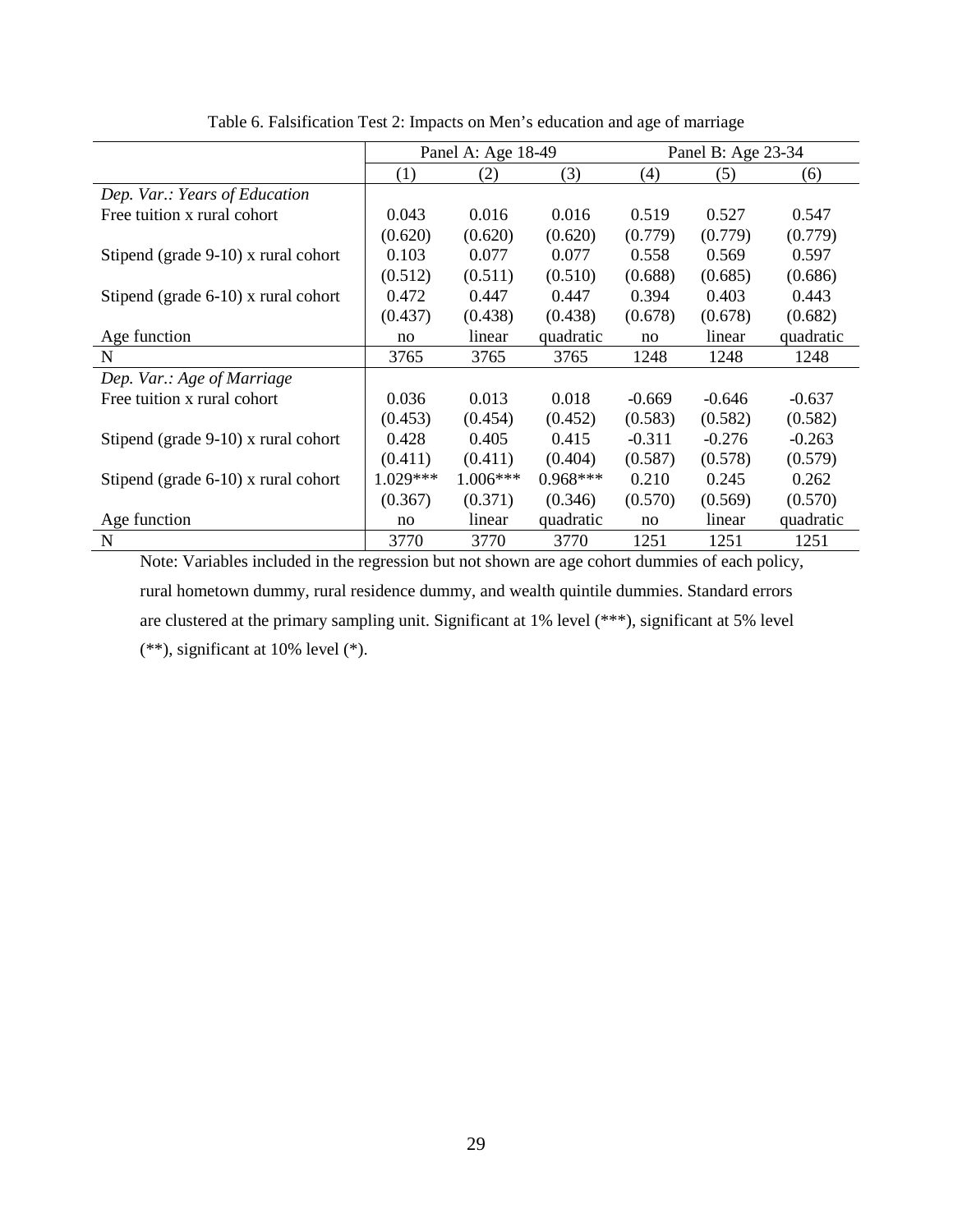|                           |            | All Sample  | Women with at least 5<br>years of education |           |
|---------------------------|------------|-------------|---------------------------------------------|-----------|
|                           | Age 18-49  | Age 23-34   | Age 18-49                                   | Age 23-34 |
| <b>Years of Education</b> | $-0.003**$ | $-0.006***$ | 0.004                                       | 0.003     |
|                           | (0.002)    | (0.002)     | (0.003)                                     | (0.003)   |
|                           | 5860       | 3290        | 3392                                        | 1805      |

Table 7. OLS: Education and Labor Force Participation

Note: Variables included in the regression but not shown are age, age squared, rural hometown dummy, rural residence dummy, and wealth quintile dummies. Standard errors are clustered at the primary sampling unit. Significant at 1% level (\*\*\*), significant at 5% level (\*\*), significant at 10% level (\*).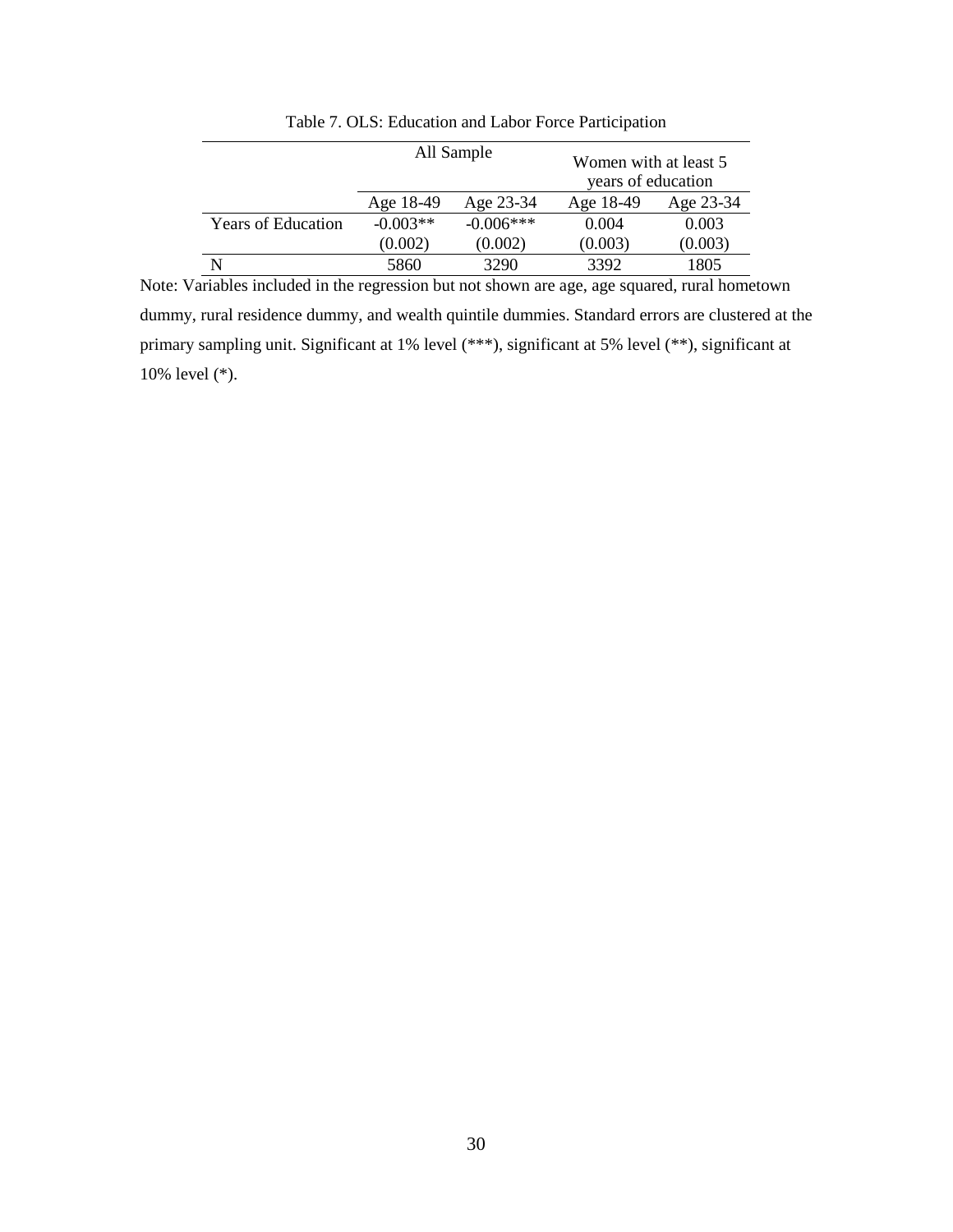|                                          |           | Panel A: Age 18-49 |           | Panel B: Age 23-34 |         |           |
|------------------------------------------|-----------|--------------------|-----------|--------------------|---------|-----------|
|                                          | (1)       | (2)                | (3)       | (4)                | (5)     | (6)       |
| Women of all education level             |           |                    |           |                    |         |           |
| years of education (IV)                  | 0.024     | 0.025              | 0.024     | 0.031              | 0.031   | 0.030     |
|                                          | (0.016)   | (0.016)            | (0.016)   | (0.025)            | (0.025) | (0.025)   |
| Age function                             | no        | linear             | quadratic | no                 | linear  | quadratic |
| F-stat (excluded variables)              | 13.94     | 13.45              | 13.28     | 5.30               | 5.34    | 5.34      |
| N                                        | 5860      | 5860               | 5860      | 3290               | 3290    | 3290      |
| Women with at least 5 years of education |           |                    |           |                    |         |           |
| years of education (IV)                  | $0.053**$ | $0.053**$          | $0.052**$ | 0.044              | 0.045   | 0.045     |
|                                          | (0.024)   | (0.024)            | (0.023)   | (0.030)            | (0.030) | (0.030)   |
| Age function                             | no        | linear             | quadratic | no                 | linear  | quadratic |
| F-stat (excluded variables)              | 11.76     | 11.68              | 13.44     | 6.89               | 6.88    | 6.95      |
| N                                        | 2946      | 2946               | 2946      | 1568               | 1568    | 1568      |

Table 8. IV: Impact of education on married women's labor force participation, full sample

Note: Variables included in the regression but not shown are age cohort dummies of each policy, rural hometown dummy, rural residence dummy, and wealth quintile dummies. Standard errors are clustered at the primary sampling unit. Significant at 1% level (\*\*\*), significant at 5% level (\*\*), significant at 10% level (\*).

31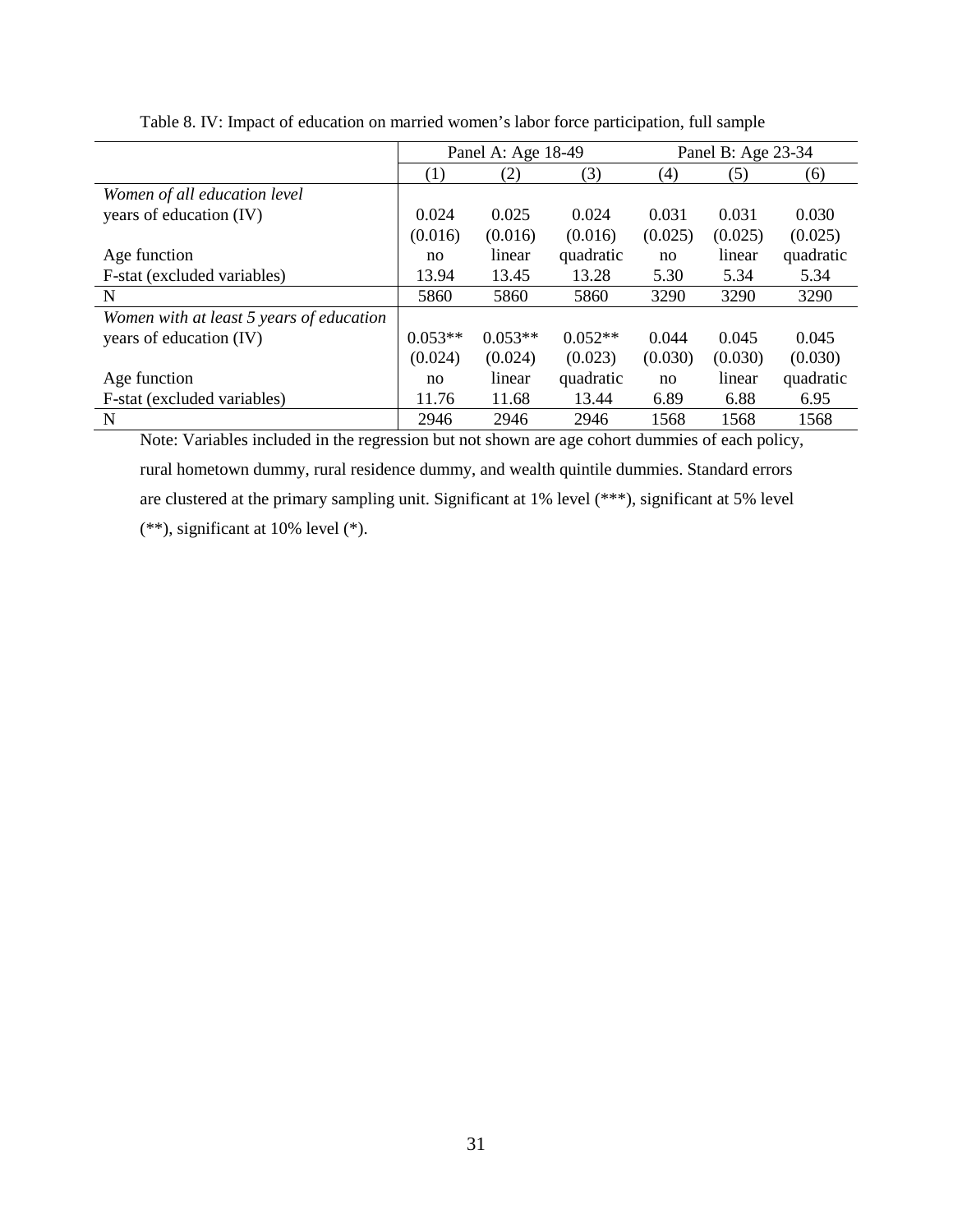# **Appendix B: Table**

|      | <b>Total No. Secondary</b> | No. of Institution | No. of female     |
|------|----------------------------|--------------------|-------------------|
|      | School                     | received stipend   | students received |
| Year | (excl. Madrasah)           | (incl. Madrasah)   | stipend           |
| 1994 | 11,488                     | 12,713             | 70,886            |
| 1995 | 12,012                     | 14,119             | 1,409,382         |
| 1996 | 12,978                     | 16,722             | 2,300,062         |
| 1997 | 13,778                     | 17,847             | 2,825,350         |
| 1998 | 14,518                     | 18,721             | 3,198,559         |
| 1999 | 15,460                     | 18,788             | 3,564,404         |
| 2000 | 15,720                     | 19,919             | 3,961,194         |
| 2001 | 16,166                     | 21,027             | 4,191,058         |
| 2002 | 16,562                     | 22,893             | 4,193,352         |
| 2003 | 17,386                     | 23,719             | 3,467,123         |
| 2004 | 18,267                     | 24,950             | 2,356,856         |
| 2005 | 18,500                     | 25,425             | 2,270,343         |

Appendix Table 1. Coverage of Female Stipend Program

Source: Bangladesh Educational Statistics, 2006